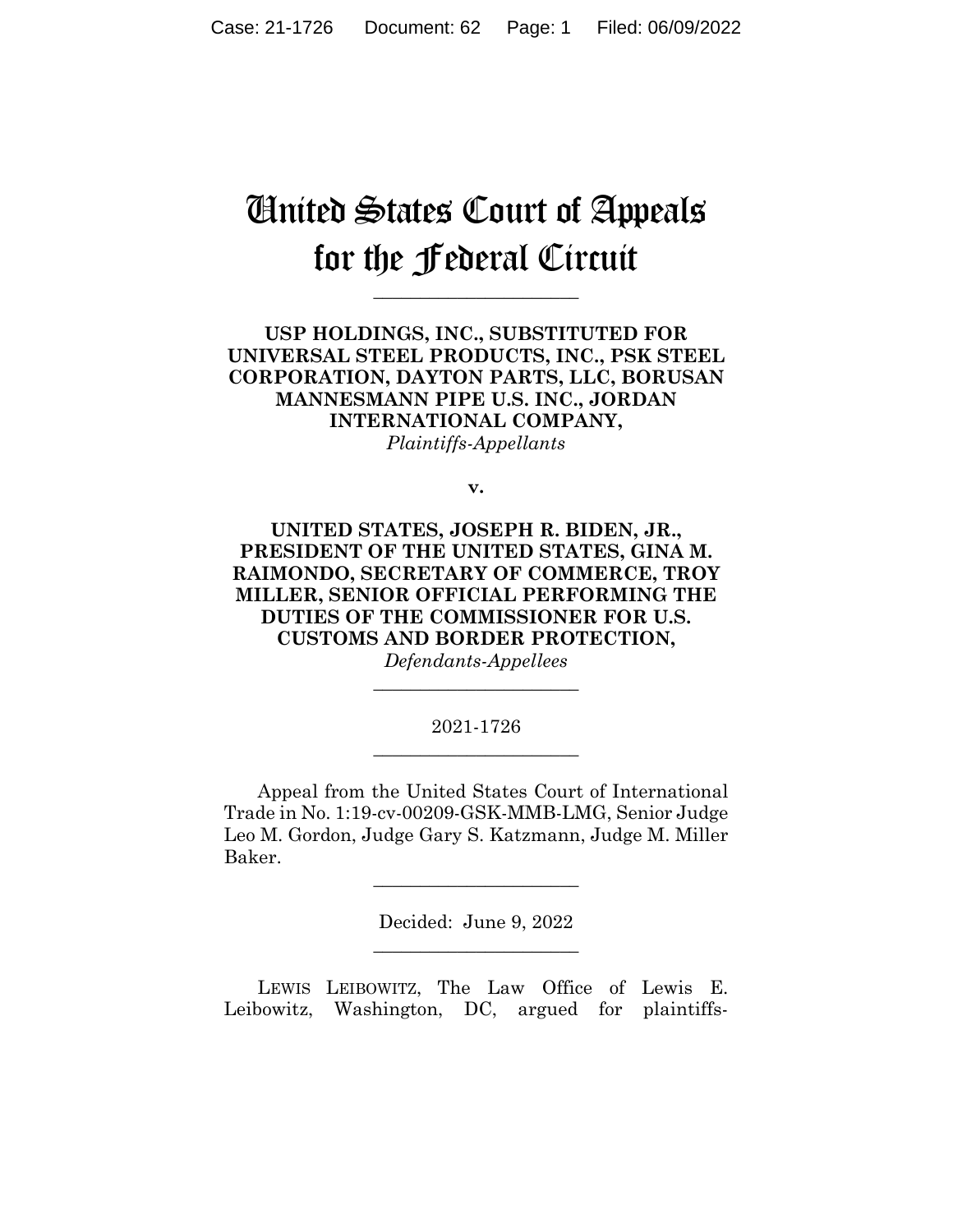appellants.

 MEEN GEU OH, Commercial Litigation Branch, Civil Division, United States Department of Justice, Washington, DC, argued for defendants-appellees. Also represented by BRIAN M. BOYNTON, TARA K. HOGAN, PATRICIA M. MCCARTHY, ANN MOTTO.

Before DYK, MAYER, and CHEN, *Circuit Judges*.

 $\mathcal{L}_\text{max}$  and  $\mathcal{L}_\text{max}$  and  $\mathcal{L}_\text{max}$  and  $\mathcal{L}_\text{max}$ 

Opinion for the court filed by *Circuit Judge* DYK, in which *Circuit Judge* MAYER joins, and in which *Circuit Judge* CHEN joins except as to footnote 4.

Additional views filed by *Circuit Judge* CHEN.

#### DYK, *Circuit Judge*.

The Trade Expansion Act of 1962 authorizes the President to adjust imports—if he concurs with a determination by the U.S. Secretary of Commerce ("Secretary") "that an article is being imported into the United States in such quantities or under such circumstances as to threaten to impair the national security"—and to "determine the nature and duration" of the corrective action. 19 U.S.C.  $§ 1862(c)(1)(A).$ 

Based on an investigation under § 1862, the Secretary here determined that excessive steel imports threatened to impair the national security. The President concurred and issued a series of proclamations beginning with Proclamation 9705 on March 8, 2018. With those proclamations, the President imposed a twenty-five percent tariff on steel imports from a number of countries.

Appellants challenged the actions of both the President and the Secretary in the Court of International Trade ("Trade Court"), contending that the President's and Secretary's finding of a threat to national security and the President's imposition of a tariff for an indefinite duration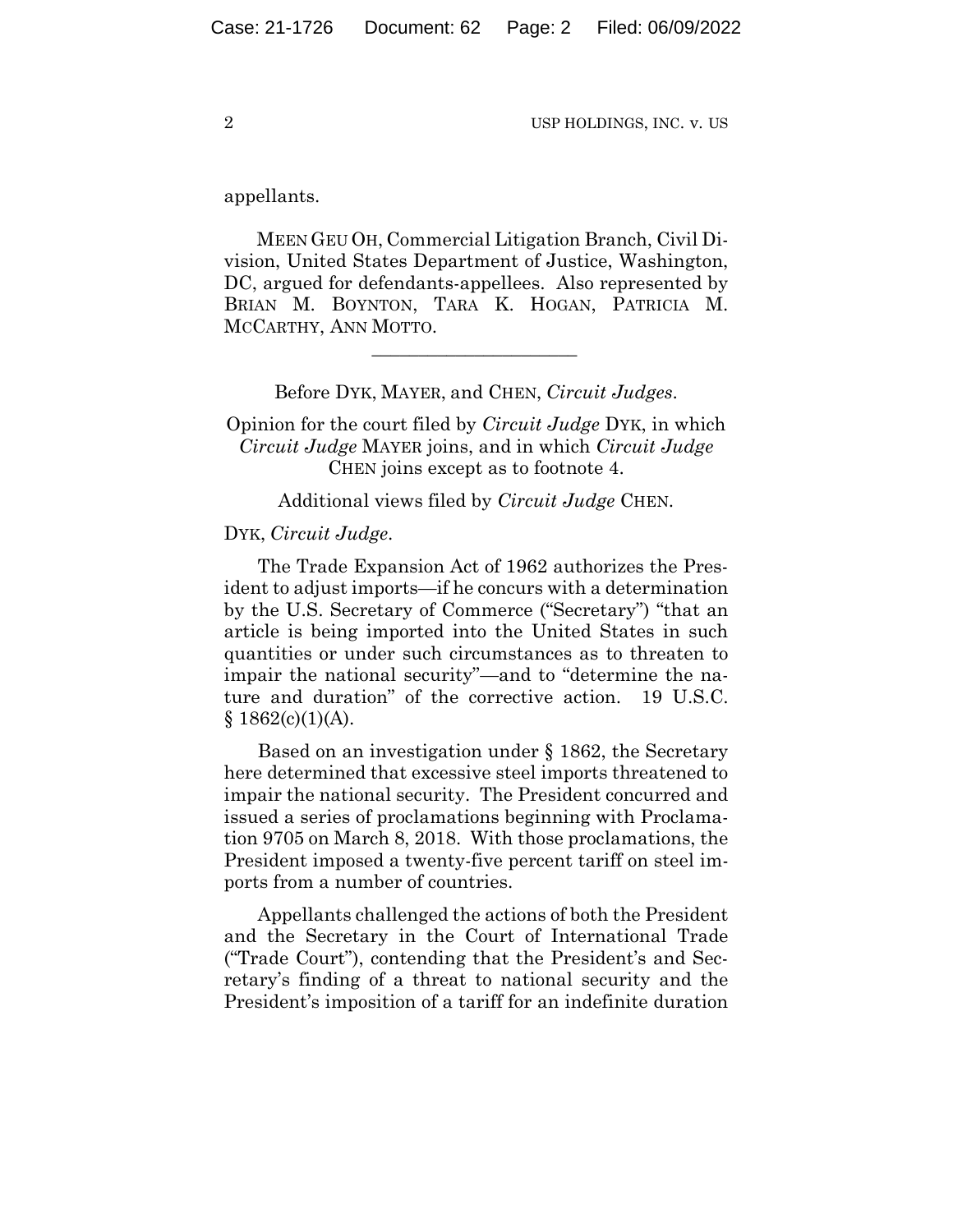conflicted with the statute. The Trade Court granted the government's motion for judgment on the pleadings. We affirm.

#### **BACKGROUND**

I

Section 232 of the Trade Expansion Act of 1962, 19 U.S.C. § 1862, authorizes the President to adjust imports that threaten national security. Section 1862 includes, as relevant here, three subsections.

Section 1862(b) directs the Secretary, on the request of an adversely affected party or an agency or department head, or on his own, to "immediately initiate an appropriate investigation to determine the effects on the national security of imports of the article which is the subject of such request, application, or motion."  $\S 1862(b)(1)(A)$ . After the investigation is concluded, the Secretary must submit "a report on the findings of such investigation" to the President.  $\S 1862(b)(3)(A)$ . The report must include the Secretary's finding, if one is made, that an "article is being imported into the United States in such quantities or under such circumstances as to threaten to impair the national security" and "the recommendations of the Secretary for action or inaction" regarding such a finding. *Id*.

Section 1862(c) provides that, thereafter, the President must determine if he agrees with the Secretary's threat finding and, if so, what action is necessary:

[If] the Secretary finds that an article is being imported into the United States in such quantities or under such circumstances as to threaten to impair the national security, the President shall—

(i) determine whether the President concurs with the finding of the Secretary, and

(ii) if the President concurs, determine the nature and duration of the action that, in the judgment of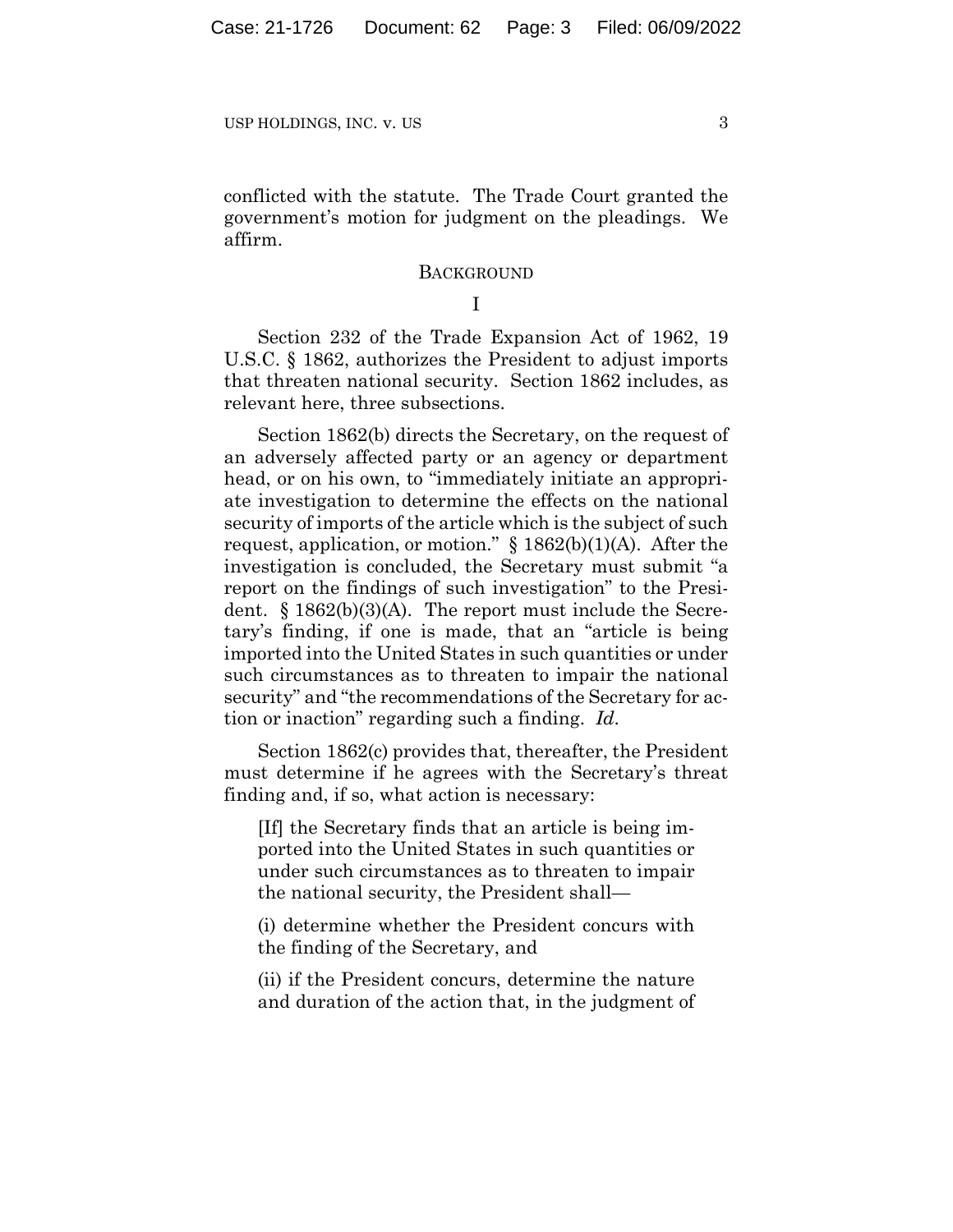the President, must be taken to adjust the imports of the article and its derivatives so that such imports will not threaten to impair the national security.

 $$1862(c)(1)(A).$ 

Section  $1862(d)^1$  provides nonexclusive factors for the President and the Secretary to consider regarding the threat to national security determination:

For the purposes of this section, the Secretary and the President shall, in the light of the requirements of national security and without excluding other relevant factors, give consideration to domestic production needed for projected national defense requirements, the capacity of domestic industries to meet such requirements, existing and anticipated availabilities of the human resources, products, raw materials, and other supplies and services essential to the national defense, the requirements of growth of such industries and such supplies and services including the investment, exploration, and development necessary to assure such growth, and the importation of goods in terms of their quantities, availabilities, character, and use as those affect such industries and the capacity of the United States to meet national security requirements. In the administration of this section, the Secretary and the President shall further recognize the close relation of the economic welfare of the Nation to our national security, and shall take into consideration the impact of foreign competition on the economic welfare of individual domestic

<sup>&</sup>lt;sup>1</sup> The statute includes two instances of subsection (d), which is a typographical error. We refer to the first instance of subsection (d).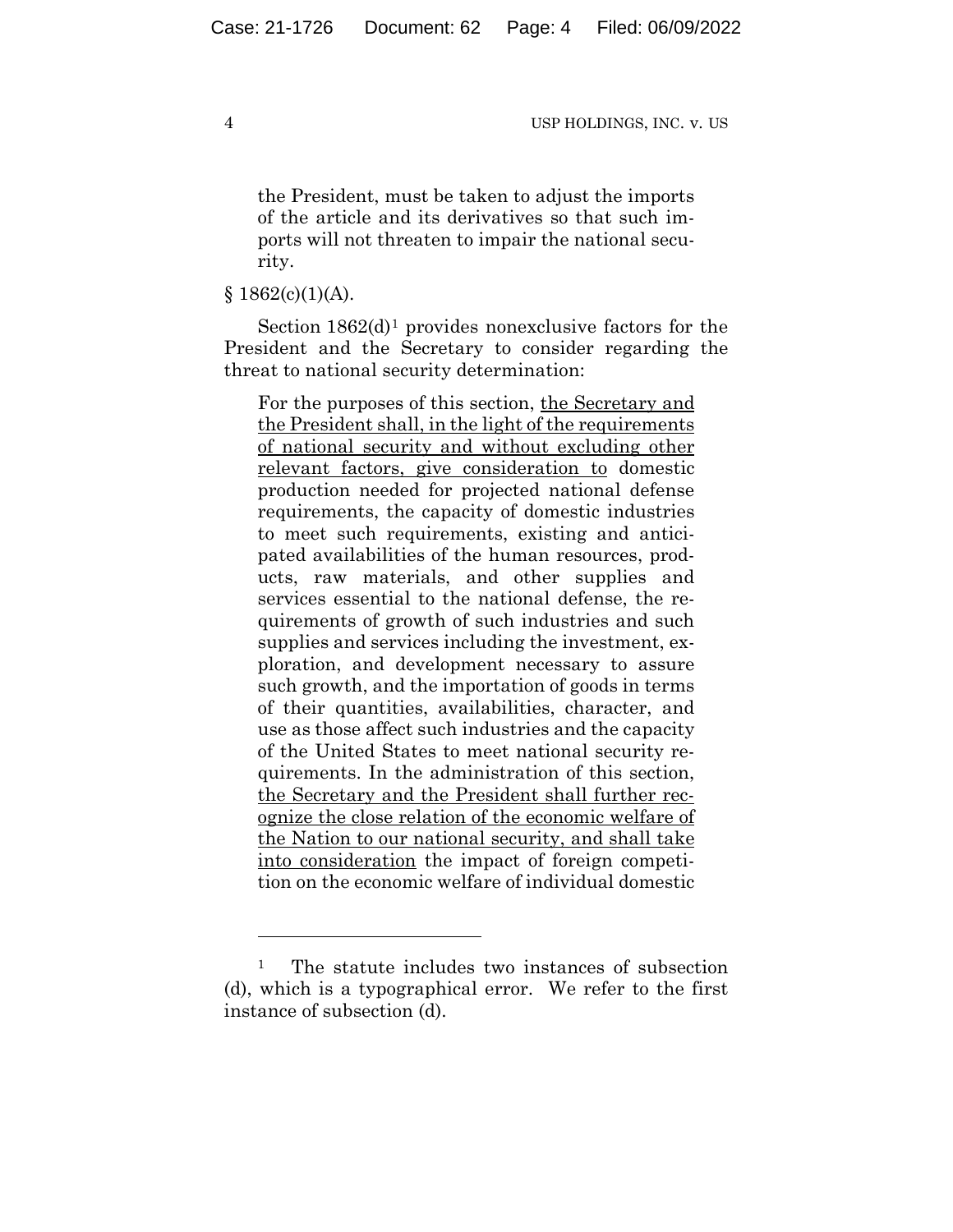$\overline{5}$  USP HOLDINGS, INC. v. US 5

industries; and any substantial unemployment, decrease in revenues of government, loss of skills or investment, or other serious effects resulting from the displacement of any domestic products by excessive imports shall be considered, without excluding other factors, in determining whether such weakening of our internal economy may impair the national security.

§ 1862(d) (emphasis added).

#### II

On April 19, 2017, the Secretary initiated an investigation under § 1862 to determine the effects of steel imports on national security. *See* Publication of a Report on the Effect of Imports of Steel on the National Security, 85 Fed. Reg. 40,208 (July 6, 2020). The Secretary provided his report and recommendation to the President on January 11, 2018. *See id*. at 40,202. The report included the Secretary's findings:

The Secretary has determined that the displacement of domestic steel by excessive imports and the consequent adverse impact of those quantities of steel imports on the economic welfare of the domestic steel industry, along with the circumstance of global excess capacity in steel, are "weakening our internal economy" and therefore "threaten to impair" the national security as defined in Section 232.

*Id*. at 40,224 (emphasis added). In view of these findings, the Secretary made the following recommendation:

Due to the threat of steel imports to the national security, as defined in Section 232, the Secretary recommends that the President take immediate action by adjusting the level of imports through quotas or tariffs on steel imported into the United States, as well as direct additional actions to keep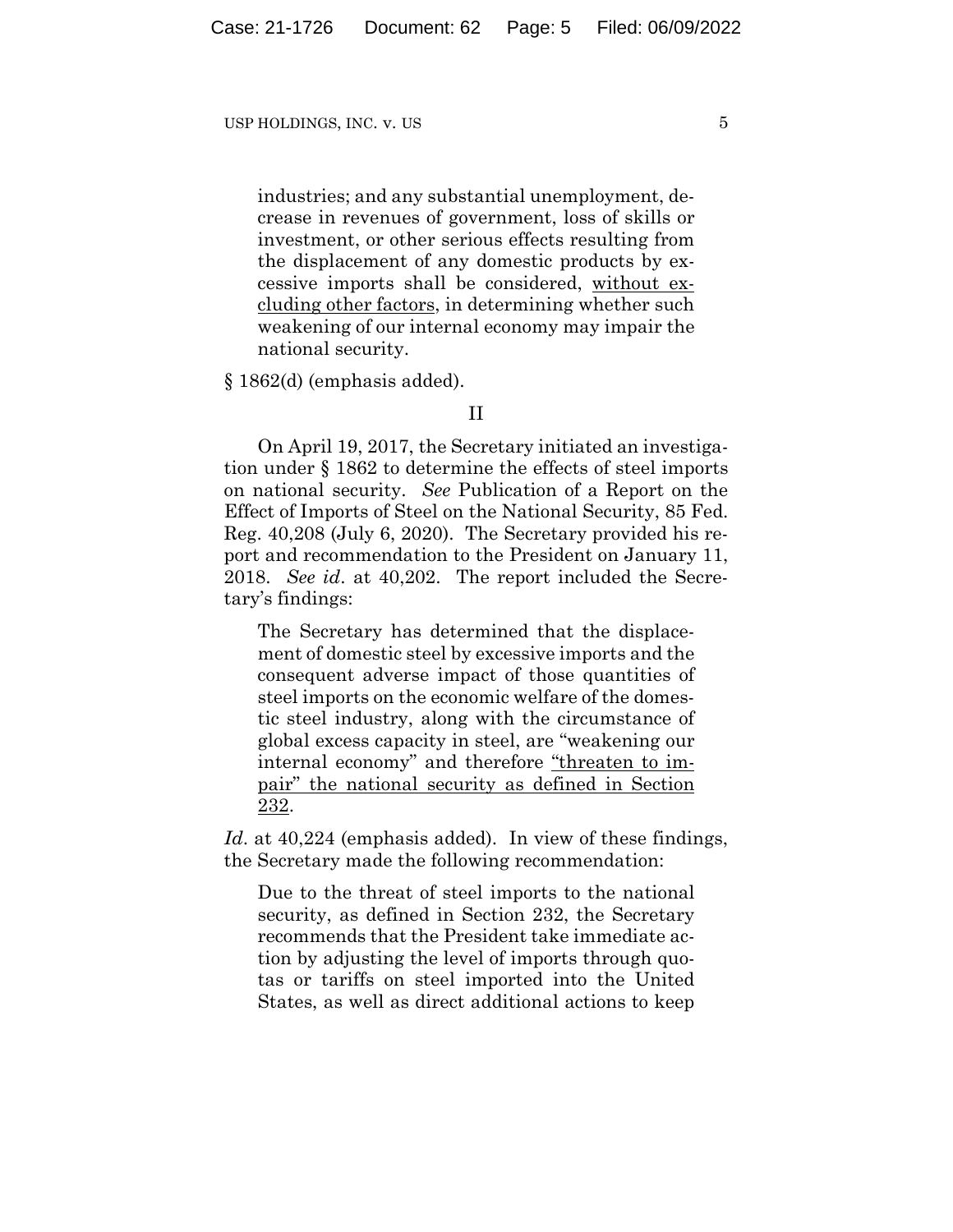the U.S. steel industry financially viable and able to meet U.S. national security needs. The quota or tariff imposed should be sufficient, after accounting for any exclusions, to enable the U.S. steel producers to be able to operate at about an 80 percent or better of the industry's capacity utilization rate based on available capacity in 2017.

#### *Id*. at 40,225.

The President concurred with the Secretary's threat finding and decided to take action in response. He announced those actions in multiple presidential proclamations between March 8, 2018, and May 19, 2019. The President issued Proclamation 9705 on March 8, 2018, and established a twenty-five percent tariff on imports of steel articles from all countries, except Canada and Mexico, to take effect March 23, 2018. Proclamation No. 9705, 83 Fed. Reg. 11,626–27 (Mar. 15, 2018). Proclamation 9705 also invited "[a]ny country with which [the United States] ha[s] a security relationship . . . to discuss with the United States alternative ways to address the threatened impairment of the national security caused by imports from that country." *Id*. at 11,626.

From March 22, 2018, to May 19, 2019, the President issued a series of additional proclamations excluding various countries from the twenty-five percent tariff, again including Canada and Mexico. *See* Proclamation No. 9711 of March 22, 2018, 83 Fed. Reg. 13,361–62 (Mar. 28, 2018); Proclamation No. 9740 of April 30, 2018, 83 Fed. Reg. 20,683–84 (May 7, 2018); Proclamation No. 9759 of May 31, 2018, 83 Fed. Reg. 25,857–58 (June 5, 2018); Proclamation No. 9777 of August 29, 2018, 83 Fed. Reg. 45,025–26 (Sept. 4, 2018); Proclamation No. 9894 of May 19, 2019, 84 Fed.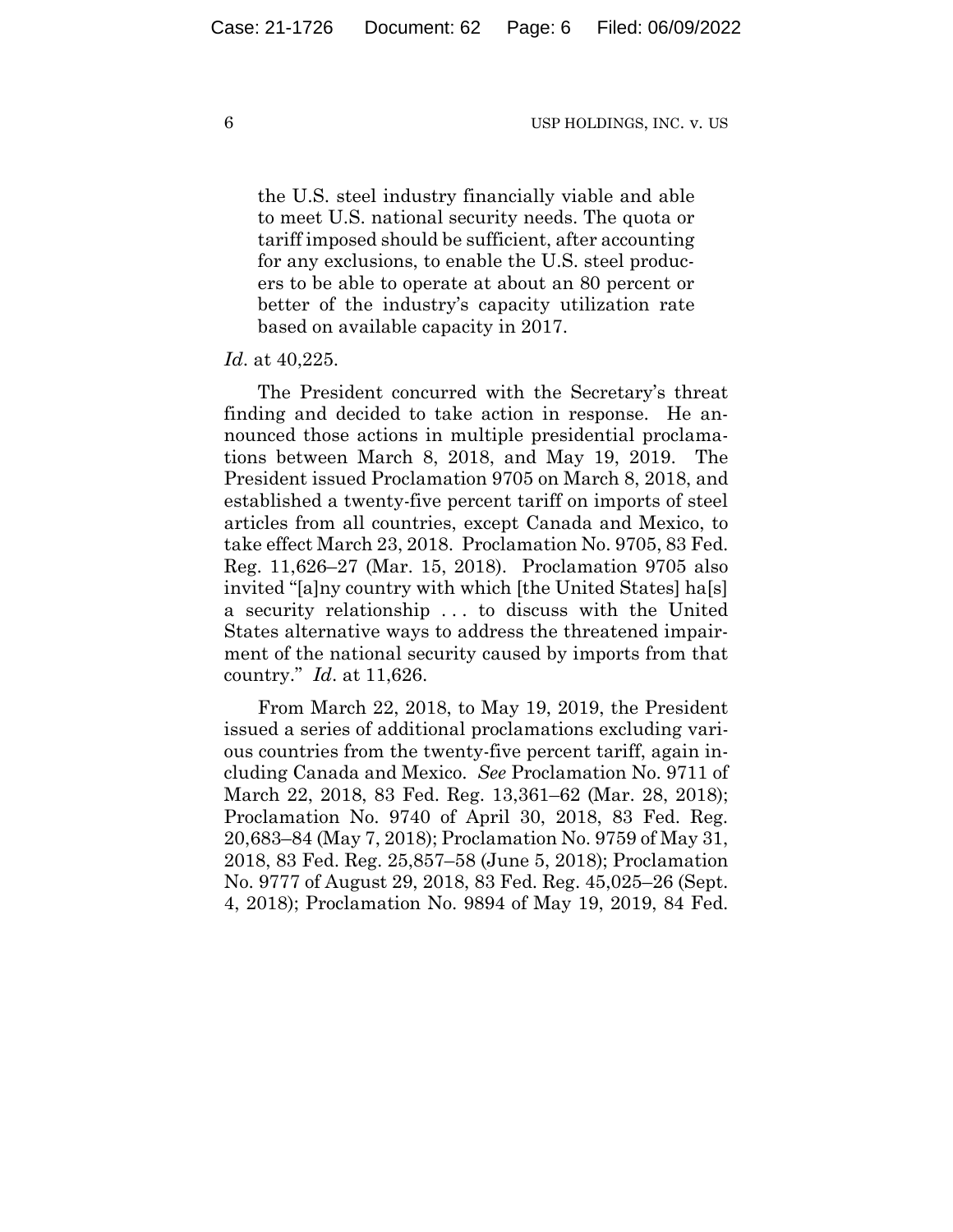Reg. 23,987 (May 23, 2019). Many other countries remained subject to the tariff.2

Appellants USP Holdings, Inc., PSK Steel Corporation, Dayton Parts, LLC, Jordan International Company, and Borusan Mannesmann Pipe U.S. Inc. (collectively, "USP" or "Appellants") are all U.S. corporations primarily engaged in the import of steel products. USP filed suit with the Trade Court seeking a determination that the President's and the Secretary's threat determinations violated § 1862, that the imposition of the tariff was therefore unlawful, and that the indefinite duration of the tariff also violated § 1862. As to the threat determination, USP argued that the statute required a finding of an "impending threat," a finding neither the Secretary nor the President made. J.A. 17. As to the President's determination to impose a tariff indefinitely, USP challenged only the President's action because the Secretary did not make any finding or recommendation as to the duration. USP argued that the statutory requirement that the President "determine the nature and duration of the action,"  $§$  1862(c)(1)(A)(ii) (emphasis added), required the President to set a termination or end date, which he failed to do. Appellants alleged they had paid the steel tariffs the President imposed in various amounts ranging from \$500,000 to nearly \$35 million.

The government moved for judgment on the pleadings, which the Trade Court granted. *See Universal Steel Prods., Inc. v. United States*, 495 F. Supp. 3d 1336 (Ct. Int'l Trade 2021). The Trade Court held that Proclamation 9705 and

<sup>2</sup> On August 10, 2018, the President issued Proclamation 9772 increasing the tariffs for steel from Turkey from twenty-five to fifty percent. Proclamation No. 9772, 83 Fed. Reg. 40,429, ¶ 6 (Aug. 15, 2018). That increase was the subject of *Transpacific Steel LLC v. United States*, 4 F.4th 1306 (Fed. Cir. 2021).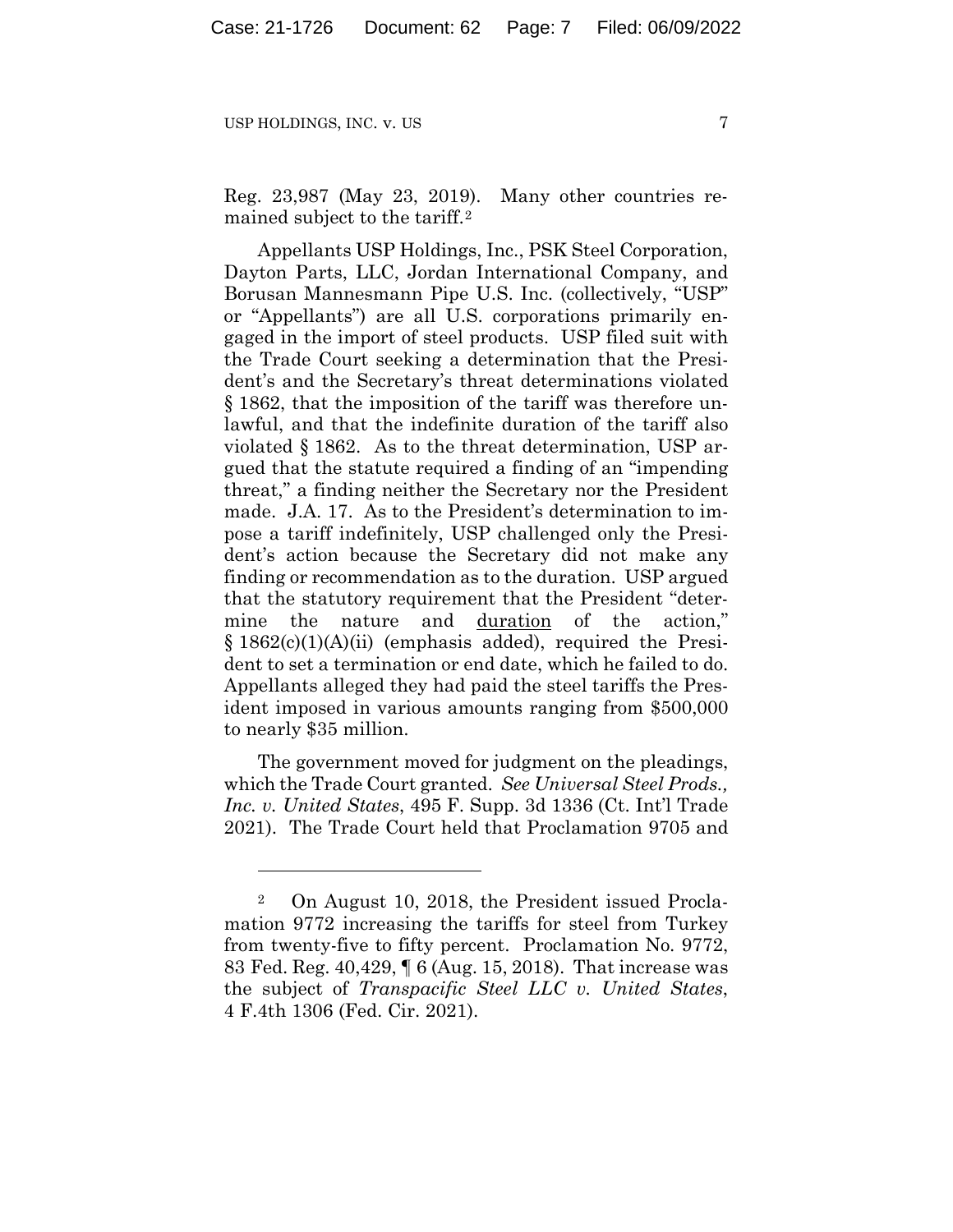the subsequent proclamations imposing tariffs did not violate § 1862. However, the court also held that the Secretary's report was not a final, reviewable action under the Administrative Procedure Act ("APA"). Judge Katzmann, joined by Judge Gordon, concurred separately. Judge Baker concurred in part and dissented in part, arguing that the court should dismiss the President as a party because it did not have jurisdiction "to enter relief against the President" directly. *Id.* at 1360–61. USP subsequently filed an unopposed motion for entry of partial judgment under Rule 54(b), which the Trade Court granted.

USP appeals. We have jurisdiction under 28 U.S.C.  $§ 1295(a)(5).$ 

#### **DISCUSSION**

On appeal, "[w]e review a judgment on the pleadings from the Court of International Trade *de novo.*" *Forest Lab'ys, Inc. v. United States*, 476 F.3d 877, 881 (Fed. Cir. 2007).

I

We first address the determinations by the President and the Secretary that steel imports threaten to impair the national security. USP challenges both determinations. We consider the reviewability of this determination as to both the President and the Secretary.

Under the Constitution, Congress has exclusive authority to regulate international commerce. U.S. Const. art. I, § 8, cl. 3. However, Congress is permitted to delegate that authority to the Executive under appropriate circumstances. *See, e.g.*, *A.L.A. Schechter Poultry Corp. v. United States*, 295 U.S. 495, 529–30 (1935). The Supreme Court has considered the specific delegation of authority to control imports in § 1862 and upheld the statute. *Fed. Energy Admin. v. Algonquin SNG, Inc.*, 426 U.S. 548, 559 (1976). Approving the delegation to the President, the Supreme Court noted that § 1862 satisfies the "intelligible principle"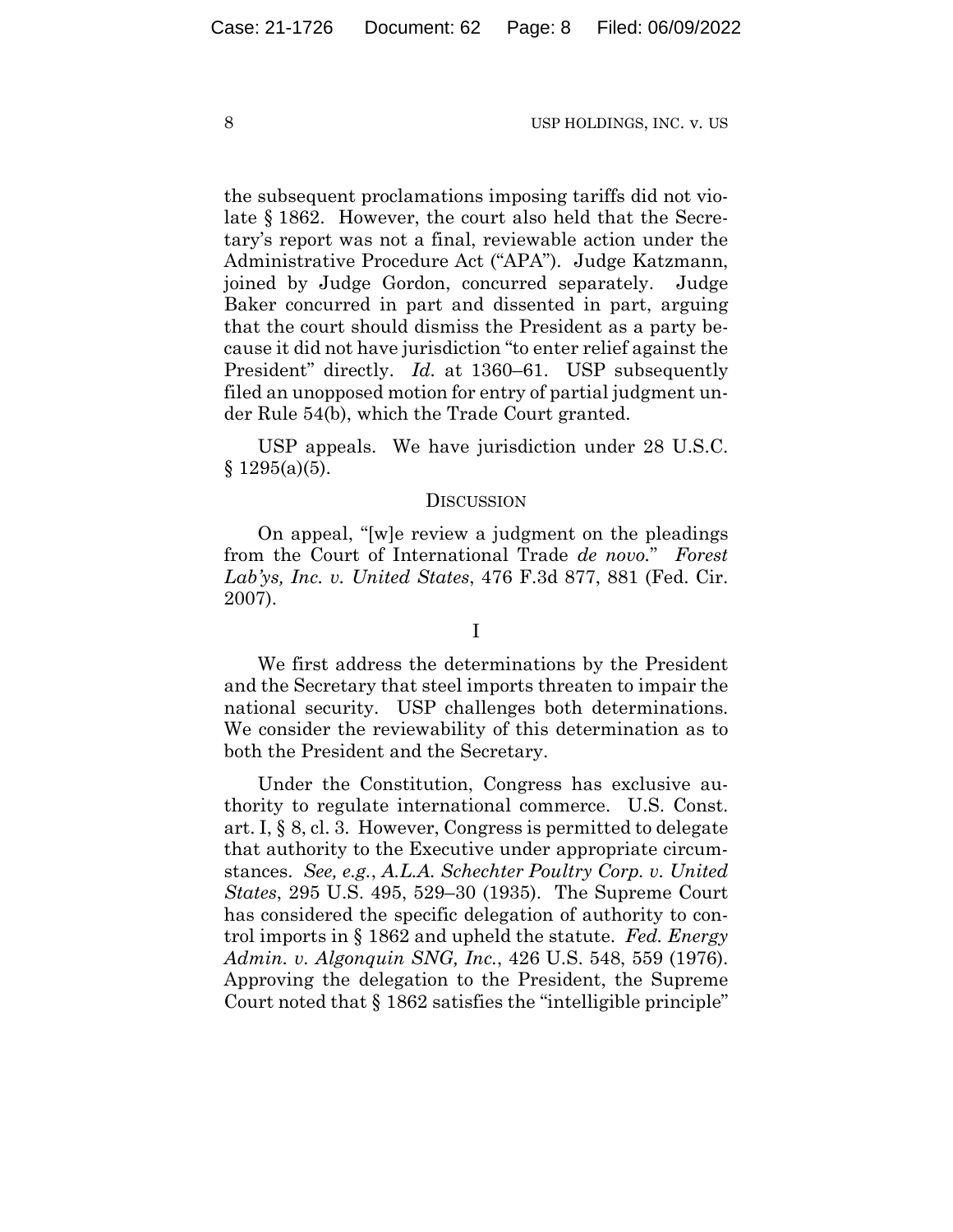requirement because "[i]t establishes clear preconditions to Presidential action—*inter alia,* a finding by the Secretary . . . '[that imports] threaten to impair the national secu-

rity.'" *Id*. (quoting § 1862(b)(3)(A)).

The Supreme Court has held that the "President's actions may [] be reviewed for constitutionality." *Franklin v. Massachusetts*, 505 U.S. 788, 801 (1992). But USP does not assert a constitutional challenge here because "claims simply alleging that the President has exceeded his statutory authority are not 'constitutional' claims, subject to judicial review under the exception recognized in *Franklin*." *Dalton v. Specter*, 511 U.S. 462, 473–74 (1994).

Nonetheless, claims that the President's actions violated the statutory authority delegated to him in § 1862 are reviewable. Such review is available to determine whether the President "clear[ly] misconstru[ed]" his statutory authority. *Corus Grp. PLC v. Int'l Trade Comm'n*, 352 F.3d 1351, 1356 (Fed. Cir. 2003); *see Motions Sys. Corp. v. Bush*, 437 F.3d 1356, 1361 (Fed. Cir. 2006) (en banc) (explaining that courts may consider whether "the President has violated an explicit statutory mandate").<sup>3</sup>

Although we conclude the President's actions beyond his statutory authority are reviewable, we must also consider the appropriateness of bringing suit against the

<sup>3</sup> But the scope of this review is limited. *Silfab Solar, Inc. v. United States*, 892 F.3d 1340, 1346 (Fed. Cir. 2018) ("[T]here are limited circumstances when a presidential action may be set aside if the President acts beyond his statutory authority, but such relief is only rarely available."); *Maple Leaf Fish Co. v. United States*, 762 F.2d 86, 89 (Fed. Cir. 1985) ("For a court to interpose, there has to be a clear misconstruction of the governing statute, a significant procedural violation, or action outside delegated authority.").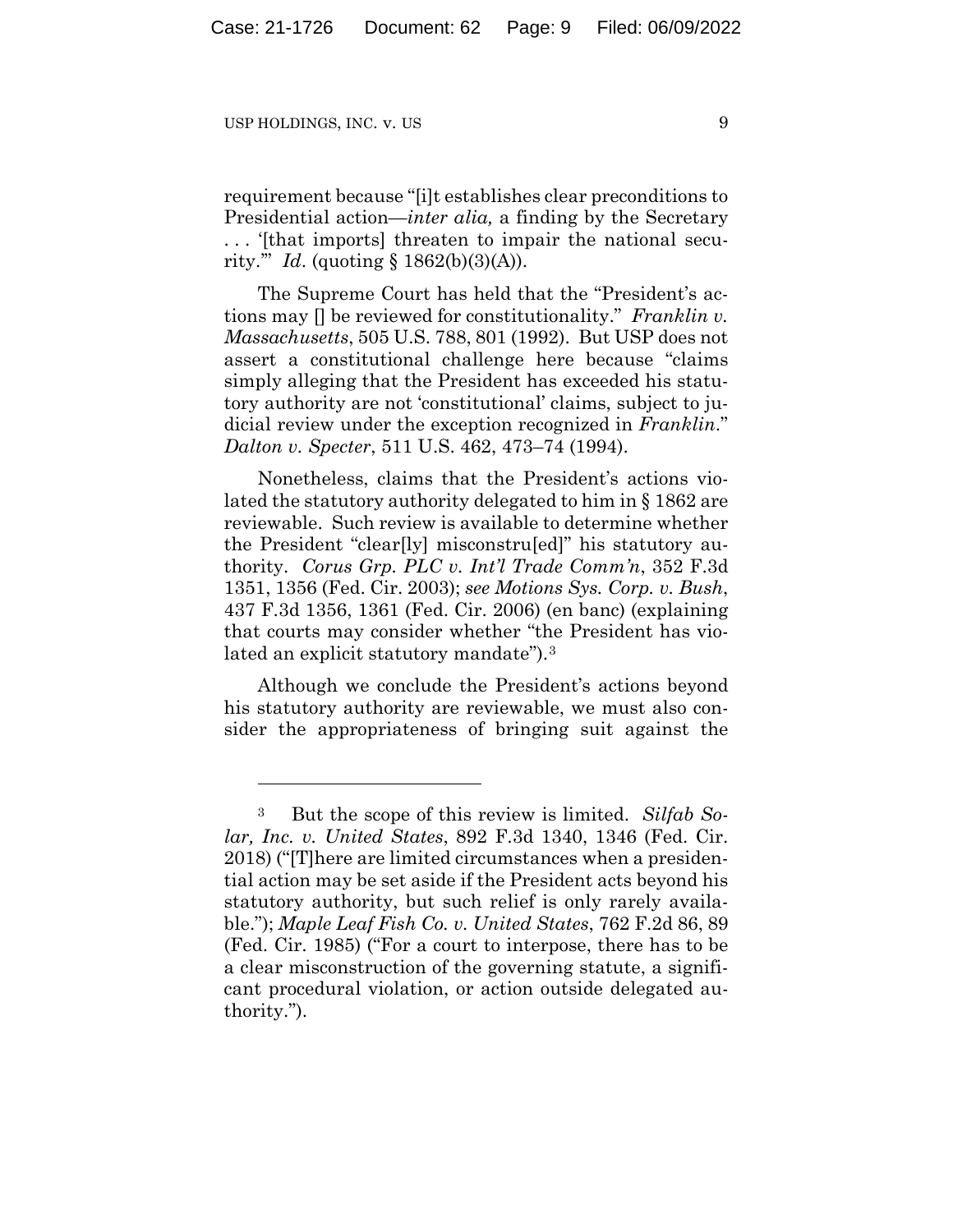President directly. The Trade Court held that the President himself could be named as a defendant in the complaint because no relief was sought against him. As noted in Judge Baker's concurrence at the Trade Court, the President cannot be sued directly to challenge his threat determination under the statute. As we held in *Corus*, the jurisdictional statute here, 28 U.S.C. § 1581(i), "does not authorize proceedings directly against the President." *Corus*, 352 F.3d at 1359. The Trade Court should have dismissed the President. Nonetheless, we have jurisdiction to consider challenges to the President's actions in suits against subordinate officials who are charged with implementing the presidential directives, such as the Secretary of Commerce and Customs. *See Corus*, 352 F.3d at 1359–60.

USP also alleges that the Secretary's action violated the statute. USP argues that the Secretary's threat finding constitutes a final agency action that is subject to review under the APA. *See* 5 U.S.C. § 704. The Trade Court held that the Secretary's report was not a final, reviewable action under the APA because the "imposition of tariffs, which is the action that gave rise to the legal consequences that Plaintiffs challenge, was an action taken by the President, and not by the Secretary," such that the report did not carry legal consequences itself. J.A. 23.

The Trade Court's decision in this respect is incorrect. We have held that "an agency recommendation is subject to judicial review" if it constitutes a final agency action, i.e., "if 'the action . . . mark[s] the consummation of the agency's decisionmaking process,' and 'the action [is] one by which rights or obligations have been determined, or from which legal consequences will flow.'" *Corus*, 352 F.3d at 1358 (quoting *Bennett v. Spear,* 520 U.S. 154, 177–78 (1997)). In reference to the first prong, the government does not appear to dispute that the Secretary's threat determination is the consummation of the agency's decisionmaking process.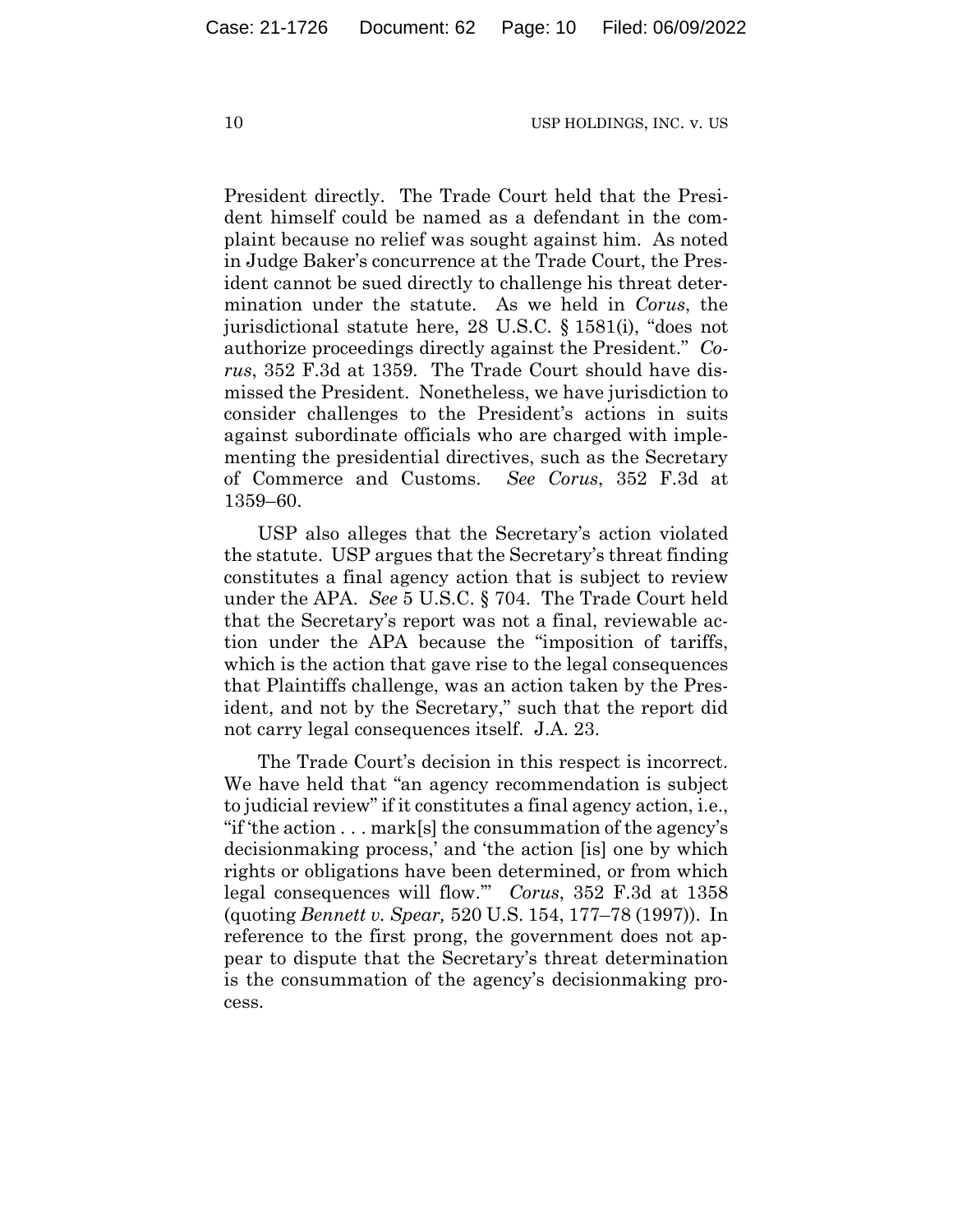As to the second (legal consequences) prong, we addressed in *Corus* a statute where "the President does not have complete discretion under the statute" and his authority to act under the statute only arose "if the Commission [made] 'an affirmative finding regarding serious injury.'" *Corus*, 352 F.3d at 1359 (quoting 19 U.S.C. § 2253(a)(1)(A)). Because the agency report with an affirmative finding of a serious injury was a predicate to the President's authority to act in that case, we concluded that there were sufficient legal consequences for a reviewable, final agency action. *Id*. That conclusion was driven in large part by the Supreme Court's decision in *Bennett*, where the Court held that an opinion by the Fish and Wildlife Service that had "powerful coercive effect," "alter[ed] the legal regime" and had "direct and appreciable legal consequences." 520 U.S. at 158–59, 169, 178.

Here, the Supreme Court held that an earlier version of § 1862 "establishes clear preconditions to Presidential action" that include the Secretary's finding that imports threaten to impair national security. *Algonquin*, 426 U.S. at 549. And in the specific context of § 1862 as relevant here, we have explained:

The statute indisputably incorporates a congressional judgment that an affirmative finding of threat by the Secretary is the predicate for presidential action, while also incorporating a congressional judgment that how to address the problem identified in the finding is a matter for the President, whose choices about remedy are not constrained by the Secretary's recommendations.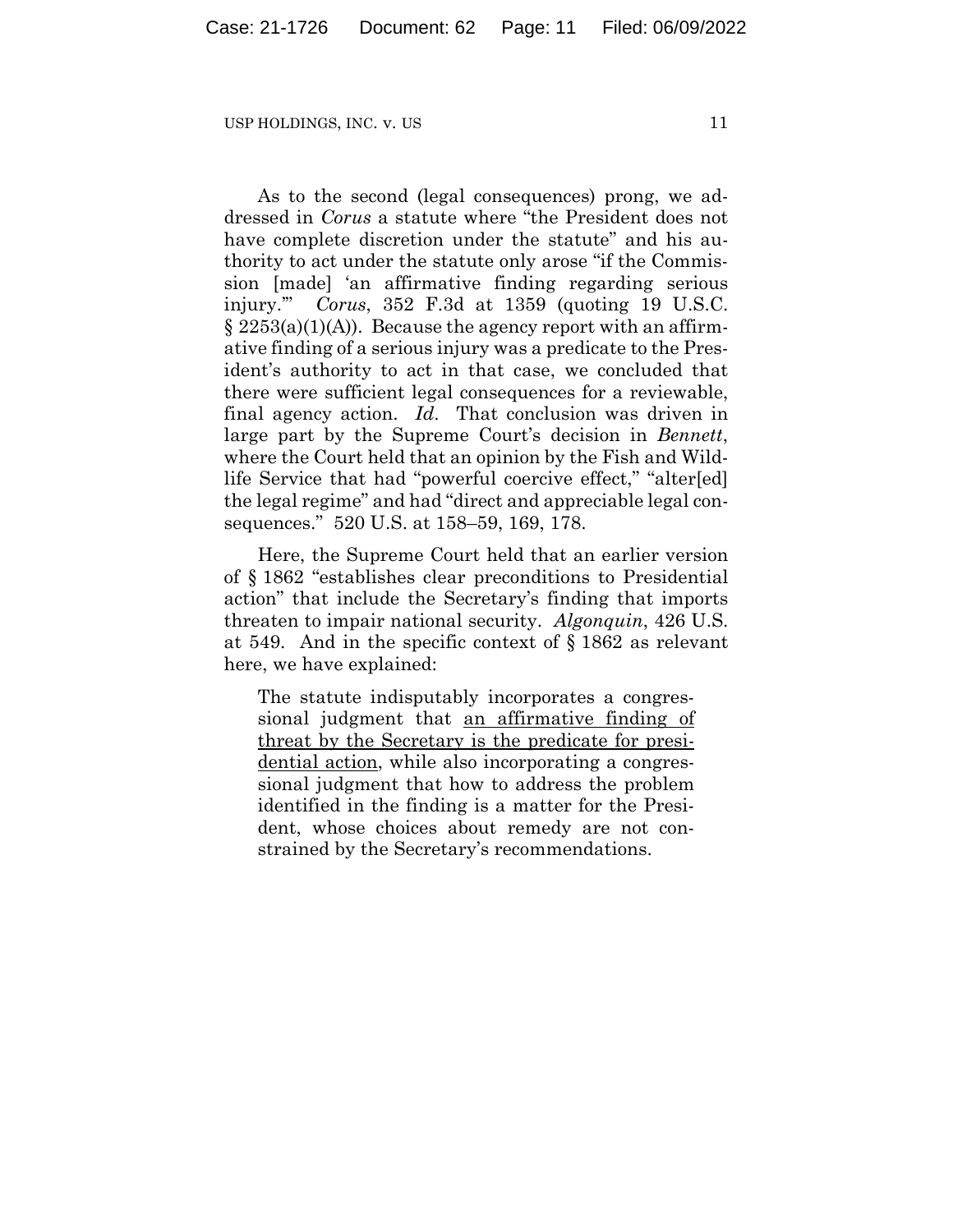*Transpacific,* 4 F.4th at 1323 (emphasis added). This precondition to presidential action brings this case within *Corus*.4

4 Judge Chen suggests that the decision in *Corus* is inconsistent with *Franklin* and *Dalton*. There is no inconsistency. The Supreme Court itself in *Bennett* (where the deciding authority could not act without a recommendation) explicitly distinguished *Franklin* and *Dalton* as resting on the advisory nature of the recommendations:

[T]he Biological Opinion and accompanying Incidental Take Statement alter the legal regime to which the action agency is subject, authorizing it to take the endangered species if (but only if) it complies with the prescribed conditions. In this crucial respect the present case is different from the cases upon which the Government relies, *Franklin v. Massachusetts,* 505 U.S. 788 (1992), and *Dalton v. Specter,* 511 U.S. 462 (1994). In the former case, the agency action in question was the Secretary of Commerce's presentation to the President of a report tabulating the results of the decennial census; our holding that this did not constitute "final agency action" was premised on the observation that the report carried "no direct consequences" and served "more like a tentative recommendation than a final and binding determination." 505 U.S., at 798. And in the latter case, the agency action in question was submission to the President of base closure recommendations by the Secretary of Defense and the Defense Base Closure and Realignment Commission; our holding that this was not "final agency action" followed from the fact that the recommendations were in no way binding on the President, who had absolute discretion to accept or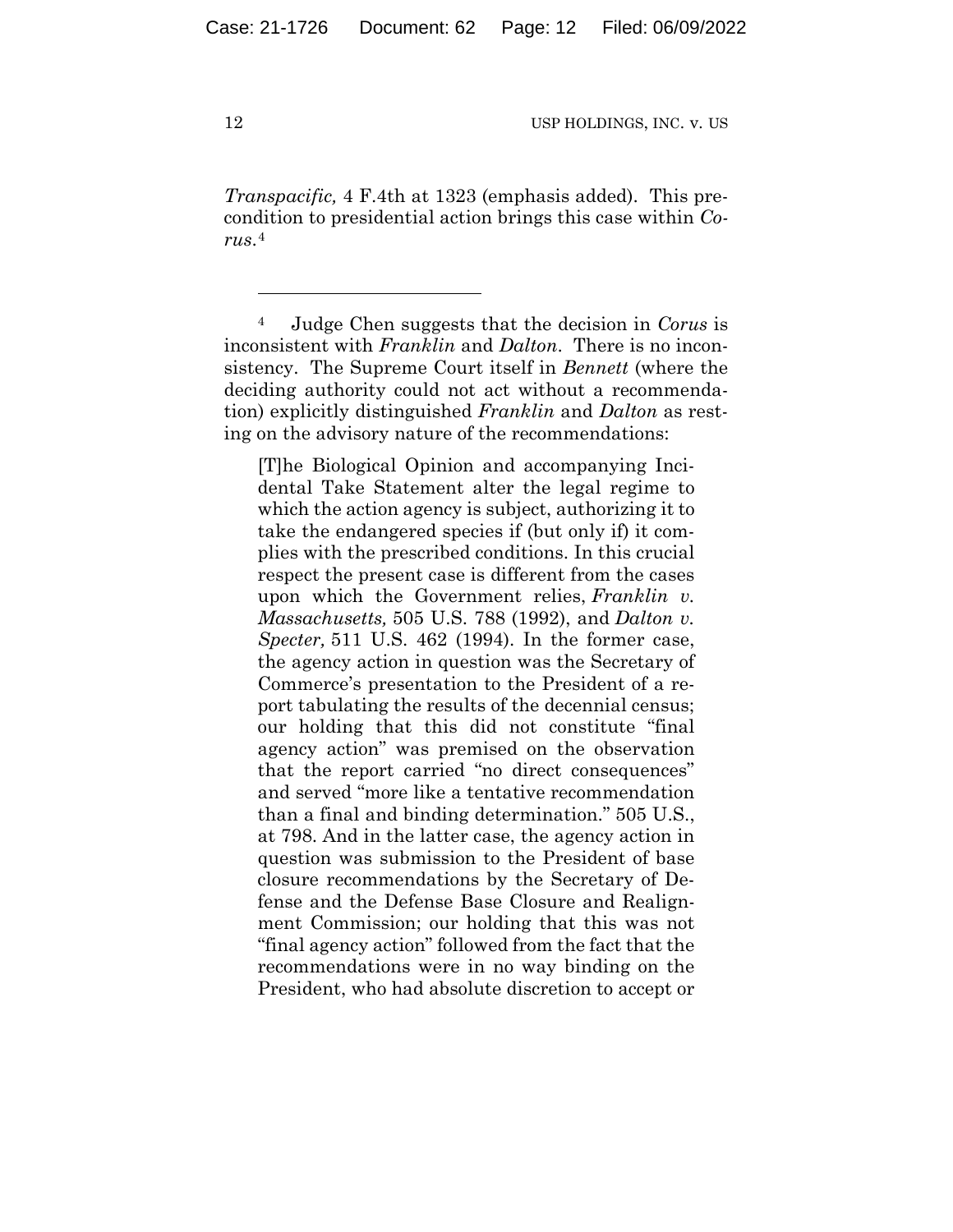reject them. 511 U.S., at 469–471. Unlike the reports in *Franklin* and *Dalton,* which were purely advisory and in no way affected the legal rights of the relevant actors, the Biological Opinion at issue here has direct and appreciable legal consequences.

*Bennett*, 520 U.S. at 178. The Secretary's finding here is not merely advisory. As the Supreme Court held in *Algonquin*, the Secretary's threat finding is a "clear precondition[] to Presidential action." 426 U.S. at 559.

Nor is this a situation where the challenge is based on procedural flaws in Commerce's approach. The absence of such procedural flaws was not a condition of presidential action in *Dalton*:

The President's authority to act is not contingent on the Secretary's and Commission's fulfillment of all the procedural requirements imposed upon them by the 1990 Act. Nothing in [the relevant statute] requires the President to determine whether the Secretary or Commission committed any procedural violations in making their recommendations, nor does [the relevant statute] prohibit the President from approving recommendations that are procedurally flawed.

511 U.S. at 476. *See Silfab Solar*, 892 F.3d at 1347 (confirming that presidential action is not invalidated by procedural problems in a recommendation); *Michael Simon Design, Inc. v. United States*, 609 F.3d 1335, 1341 (Fed. Cir. 2010) (same); *see also Motions Sys.*, 437 F.3d at 1362 ("[B]ecause the acts of the Trade Representative were not final actions, the Court of International Trade also lacked jurisdiction to review those acts. Instead, the Trade Representative's actions were analogous to those of the Secretary in *Franklin,* a case in which the Secretary's report was 'like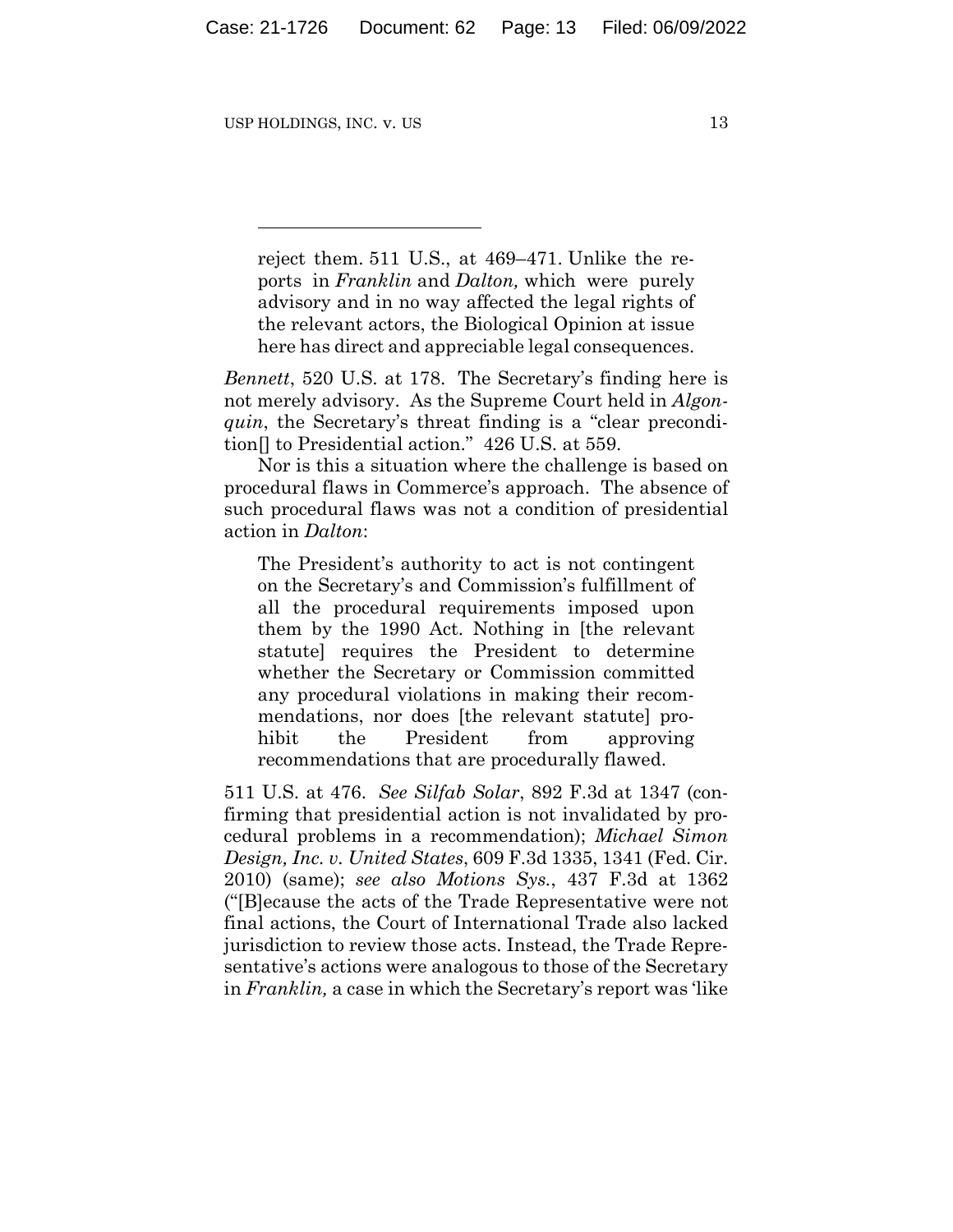The Trade Court's effort to distinguish *Corus*—on the ground that 19 U.S.C. § 2253(a)(1)(A) in *Corus* "does not give the President the option to accept or reject the finding of the Commission" but  $\S 1862(c)(1)(A)$  (at issue here) does—is not well taken. *Universal Steel*, 495 F. Supp. 3d at 1345. That supposed distinction does not exist. Section 2253, like § 1862, gives the President the option to take no action, as demonstrated by the requirement that the President send a report to Congress when he decides not to act. *See* § 2253(b)(2). Thus, here as in *Corus*, the President is not compelled to act upon the recommendation of the Secretary, but an affirmative threat finding is a predicate to the President's authority to act under the statute. *See* § 1862(c)(1)(A); § 2253(b)(2); *Corus*, 352 F.3d at 1359. The fact that the Secretary's determination is not reviewable if the President takes no action does not defeat review of the Secretary's determination when the President does act based on the Secretary's report finding a threat to national security.<sup>5</sup>

Other cases have acknowledged that a predicate affirmative agency finding of an injury or threat, as in *Corus*, is reviewable. In *Silfab Solar*, we distinguished the

a tentative recommendation' or 'the ruling of a subordinate official' because it was the President who carried the responsibility of transmitting the final report to Congress.").

<sup>5</sup> As noted in *Silfab Solar*, review does not extend to cover procedural violations in the Secretary's determinations. *Silfab Solar*, 892 F.3d at 1347 (noting that "[n]othing in [the relevant statute] requires the President to determine whether the Secretary or Commission committed any procedural violations in making their recommendations, nor does [the relevant statute] prohibit the President from approving recommendations that are procedurally flawed'') (alterations in original) (quoting *Dalton*, 511 U.S. at 476).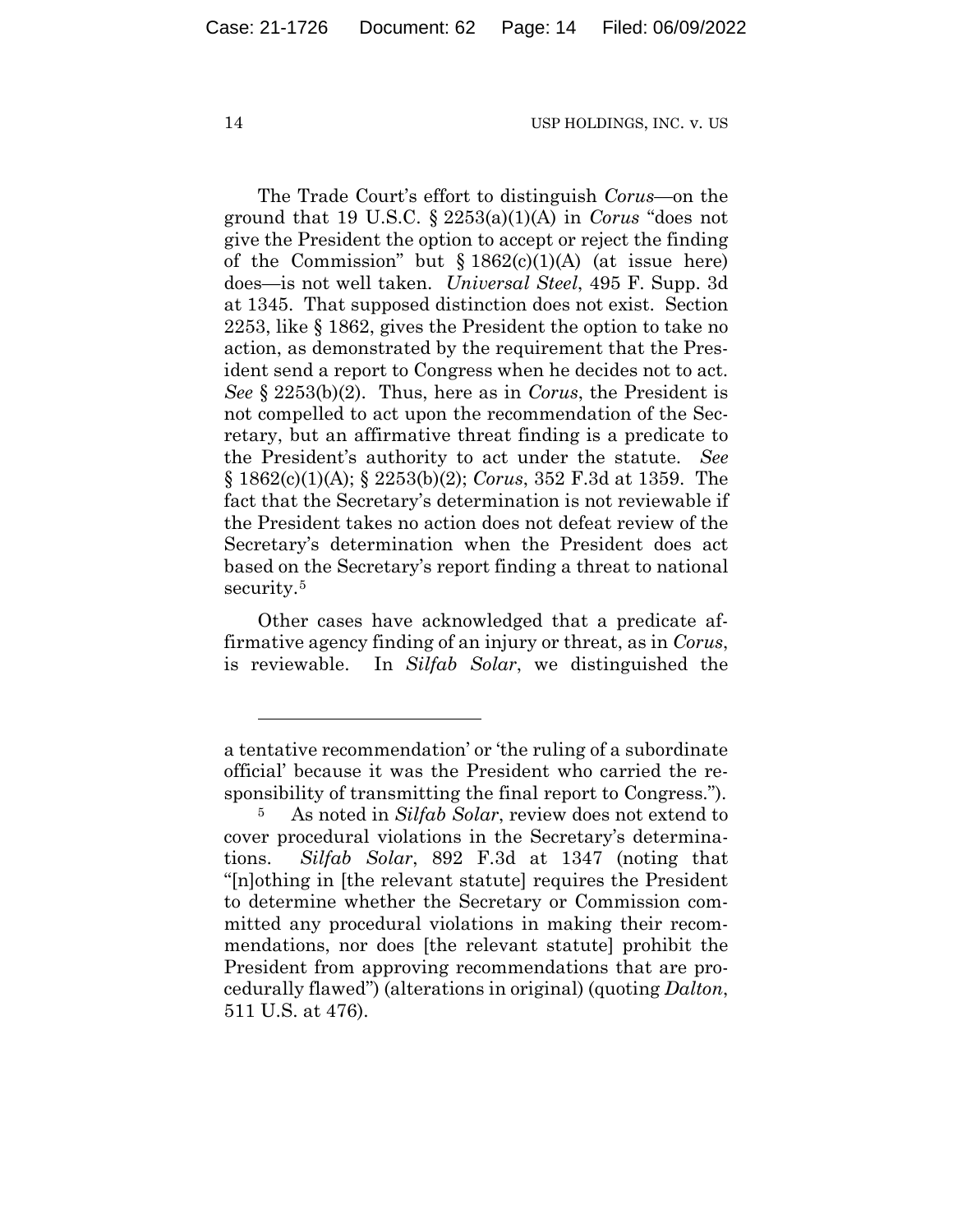International Trade Commission's "affirmative finding regarding serious injury or the threat thereof," which was a "condition necessary for the President to take action" that was reviewable under *Corus,* from a remedy recommendation that was not a predicate to the President's authority to act and was not reviewable. *Silfab Solar*, 892 F.3d at 1346.

The situation here, where the Secretary's affirmative finding of a national security threat is a predicate to presidential authority, is distinguishable from the cases where the relevant statute lacked this type of condition on presidential action. *See, e.g.*, *Dalton*, 511 U.S. at 465–66; *Franklin*, 505 U.S. at 791–92. In the former, the agency action is reviewable; in the latter, it is not.

We conclude that the Secretary's threat determination under § 1862 is a reviewable final action because it is a predicate to the President's delegated authority to act under the statute.

#### II

USP argues that the threat determination by both the President and the Secretary was contrary to the clear language of  $\S 1862.6$  USP argues the "threat" must be "imminent" or "near at hand" and "likely to happen soon." Appellants' Br. at 31, 35–36. In other words, USP argues that the threat determination "inherently requires a serious risk near in time." Reply Br. at 11. USP relies on dictionary definitions to argue that the ordinary meaning of the term "threat" encompasses a "sense of likely harm" that is impending and

<sup>6</sup> In its brief, USP also argued at length regarding the timing requirements imposed on the Secretary and President in § 1862. However, at oral argument, USP's counsel admitted that the timing requirements were complied with. Oral Arg. at 1:42–2:51.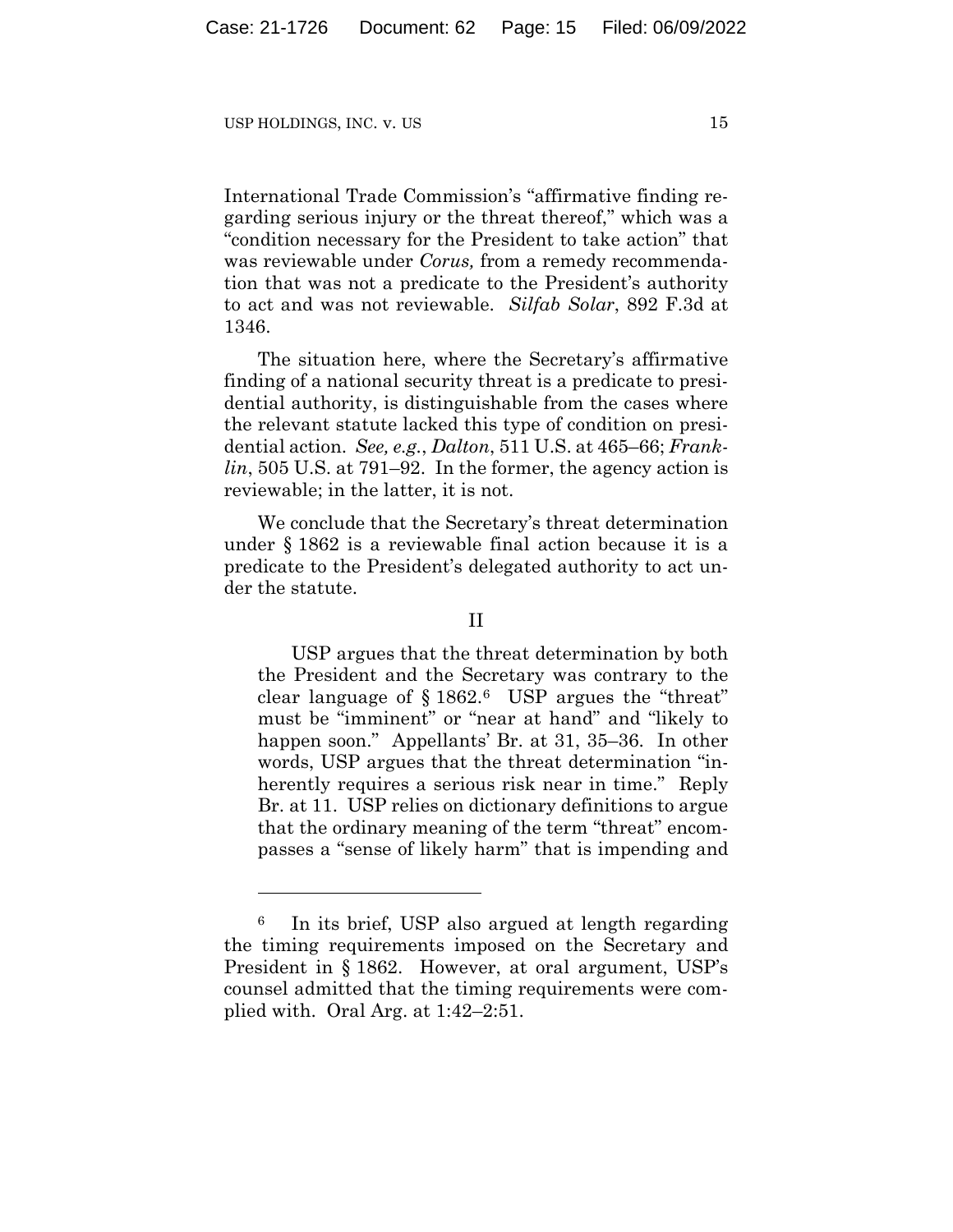does not include "improbable, slight or remote risk[s]." Appellants' Br. at 30–31 (citing Merriam-Webster Online Dictionary, https://www.merriam-webster.com/ dictionary/threat; Collins Dictionary, https://www.collinsdictionary.com/dictionary/english/threaten).

Section 1862 imposes no imminence requirement. The factors that the President and Secretary are directed to consider in making their determinations do not mention imminence but focus instead on long term health of and adverse effects on the relevant domestic industry. § 1862(d). The identification of such factors in § 1862 is inconsistent with the notion that the threat must be imminent.

USP relies on *Goss Graphics Systems, Inc. v. United States*, 216 F.3d 1357, 1362 (Fed. Cir. 2000), and *Suramerica de Aleaciones Laminadas, C.A. v. United States*, 44 F.3d 978, 983 (Fed. Cir. 1994), both of which recognized an imminence requirement. Appellants' Br. at 31. But those cases involved a different statute, which specifically required that "the threat of material injury is real and that actual injury is imminent." *Suramerica*, 44 F.3d at 983 (quoting 19 U.S.C. § 1677(7)(F)(ii) (1993)); *Goss*, 216 F.3d at 1362. That statute has no relevance here. If anything, it shows that when Congress wanted to impose an imminence requirement, it said so explicitly.

Because § 1862 provides no basis to impose an imminence requirement, USP's argument that the President's and the Secretary's determinations violated the statute is unsupported.

USP does not challenge the President's determination for any reason other than the alleged statutory violation.7

<sup>7</sup> The President's actions "are not reviewable under the APA" because "the President is not an 'agency.'" *Dalton*, 511 U.S. at 470; *see Franklin*, 505 U.S. at 796 ("We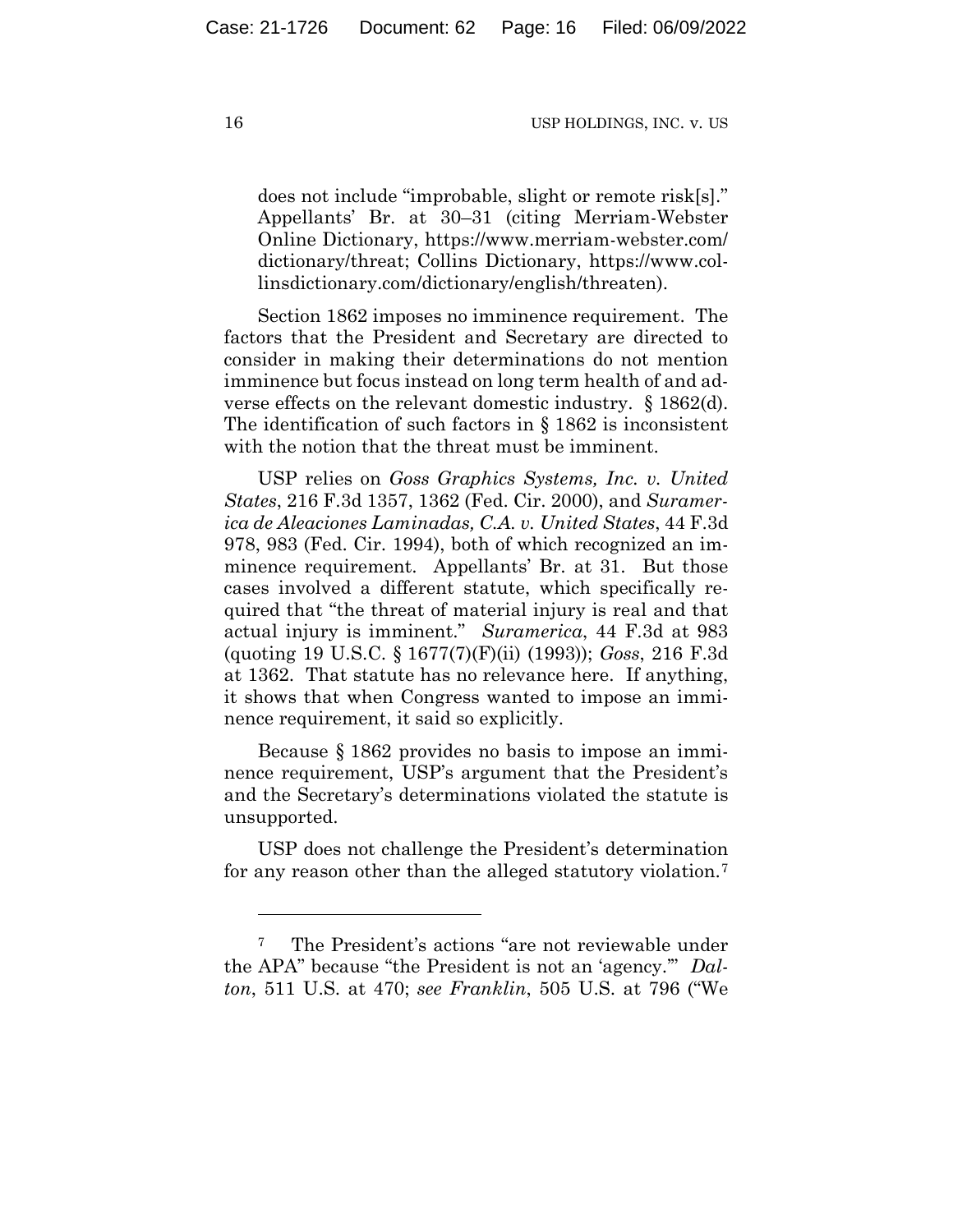Nor could it because § 1862 commits to the President the discretion to "determine whether [he] concurs" with the Secretary's threat finding.  $\S 1862(c)(1)(A)(i)$ . Such determinations committed to the President's discretion are beyond our jurisdiction to review. *See Dalton*, 511 U.S. at 474; *United States v. George S. Bush & Co.*, 310 U.S. 371, 379–80 (1940); *Silfab Solar*, 892 F.3d at 1349. Because § 1862(c) grants the President discretion, how he "chooses to exercise the discretion Congress has granted him is not a matter for our review." *Dalton*, 511 U.S. at 476.

USP separately criticizes the Secretary's threat determination as unsupported by substantial evidence. But the Secretary's threat determination is not reviewable under the APA arbitrary and capricious standard. This is so because the standard governing the Secretary's action is the same as for the President's action (i.e., the existence of a "threat"), and the President's action is only reviewable for compliance with the statute. Under such circumstances, the threat determinations of the President and the Secretary are reviewed together as a single step using an identical test under the Supreme Court's decision in *Bush*. As explained in *Bush*, where the Court addressed the requirements of a statute similar to § 1862, "the action of the Commission and the President is but one stage of the legislative process." 310 U.S. at 379. The Supreme Court in *Bush* applied the same deference to both the Tariff Commission's report and the President's determination. *Id*. at 380. We must do so here as well. The Secretary's threat

hold that the final action complained of is that of the President, and the President is not an agency within the meaning of the Act. Accordingly, there is no final agency action that may be reviewed under the APA standards."); *Motions Sys. Corp.*, 437 F.3d at 1359 ("Motion Systems acknowledges that it cannot challenge the President's actions under the APA because the President is not an 'agency.'").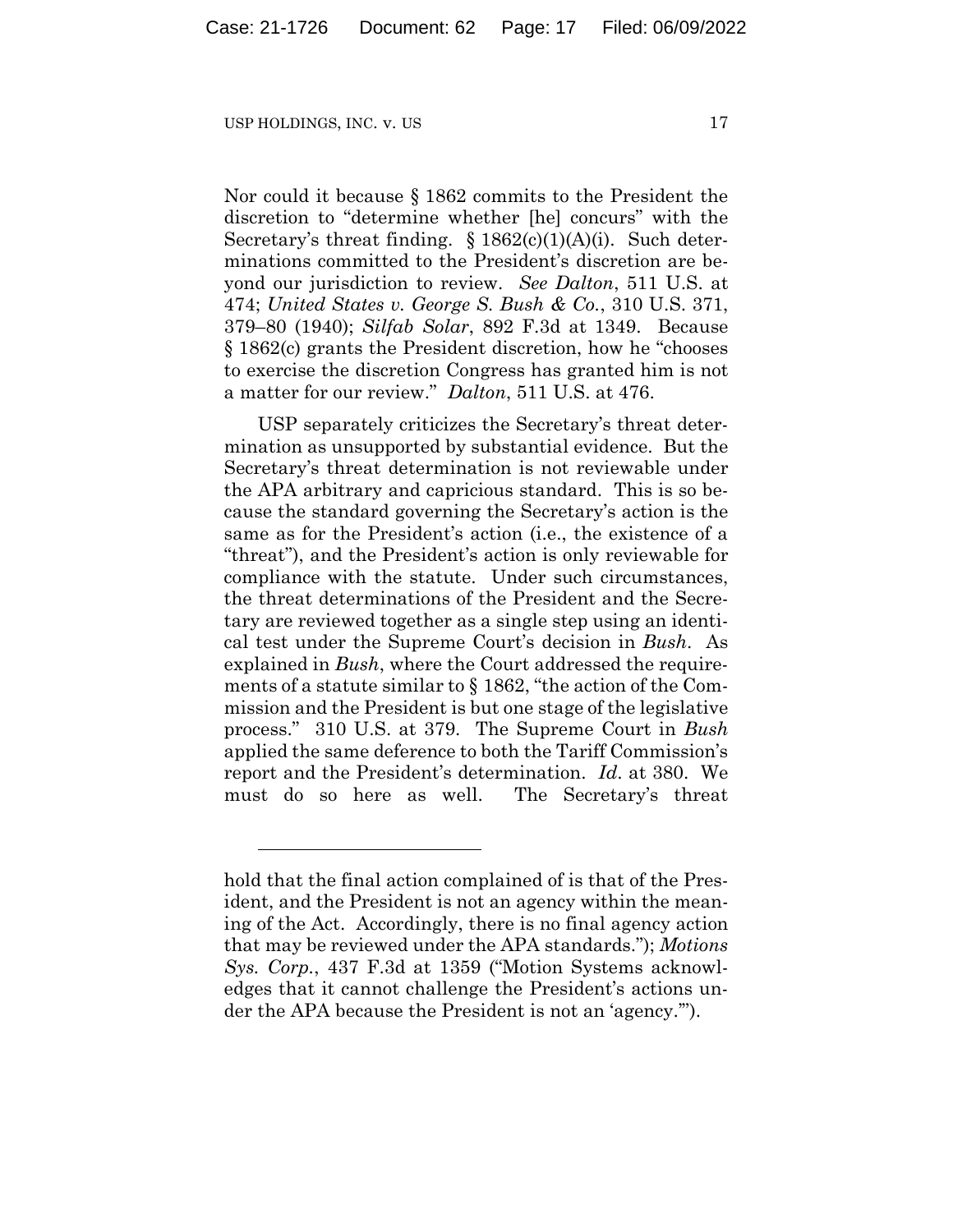determination is not subject to review except to determine compliance with the statute.

#### III

USP alleges that the President failed to satisfy the "nature and duration" requirement in  $\S 1862(c)(1)(A)$  with Proclamation 9705. Unlike the threat determination, which included the Secretary's predicate finding, the nature and duration of the action is committed to the President, and the Secretary plays no part. § 1862(c). Thus, we review only the President's action. As discussed above, we review the President's action for compliance with the statutory authority delegated to him by Congress.

The statute here grants the President discretion to "determine the nature and duration of the action that, in the judgment of the President, must be taken to adjust the imports" to address imports that threaten national security. § 1862(c)(1)(A)(ii).8 USP argues that the President's action failed to satisfy the requirements of  $\S 1862(c)(1)(A)$  because "Proclamation 9705 did not indicate any kind of time period during which these import adjustments would last" and failed to set an end date or other criteria. Appellants' Br. at 29. The statute includes no limits on the duration of the action.

This court recently addressed the President's authority to act under § 1862(c) in *Transpacific*. There, following the same investigation, report, and Proclamation 9705 for steel

<sup>8</sup> USP suggests that the change in the statutory text in 1988 from "take such action, and for such time" to "determine the nature and duration of the action" indicates an intention to restrict the President's authority. Appellants' Br. at 20–28; Appellees' Br. at 30. In *Transpacific*, we held that this change was "stylistic." 4 F.4th at 1326, 1329 (quoting *Jama v. Immigr. & Customs Enf't*, 543 U.S. 335, 343 n.3 (2005)).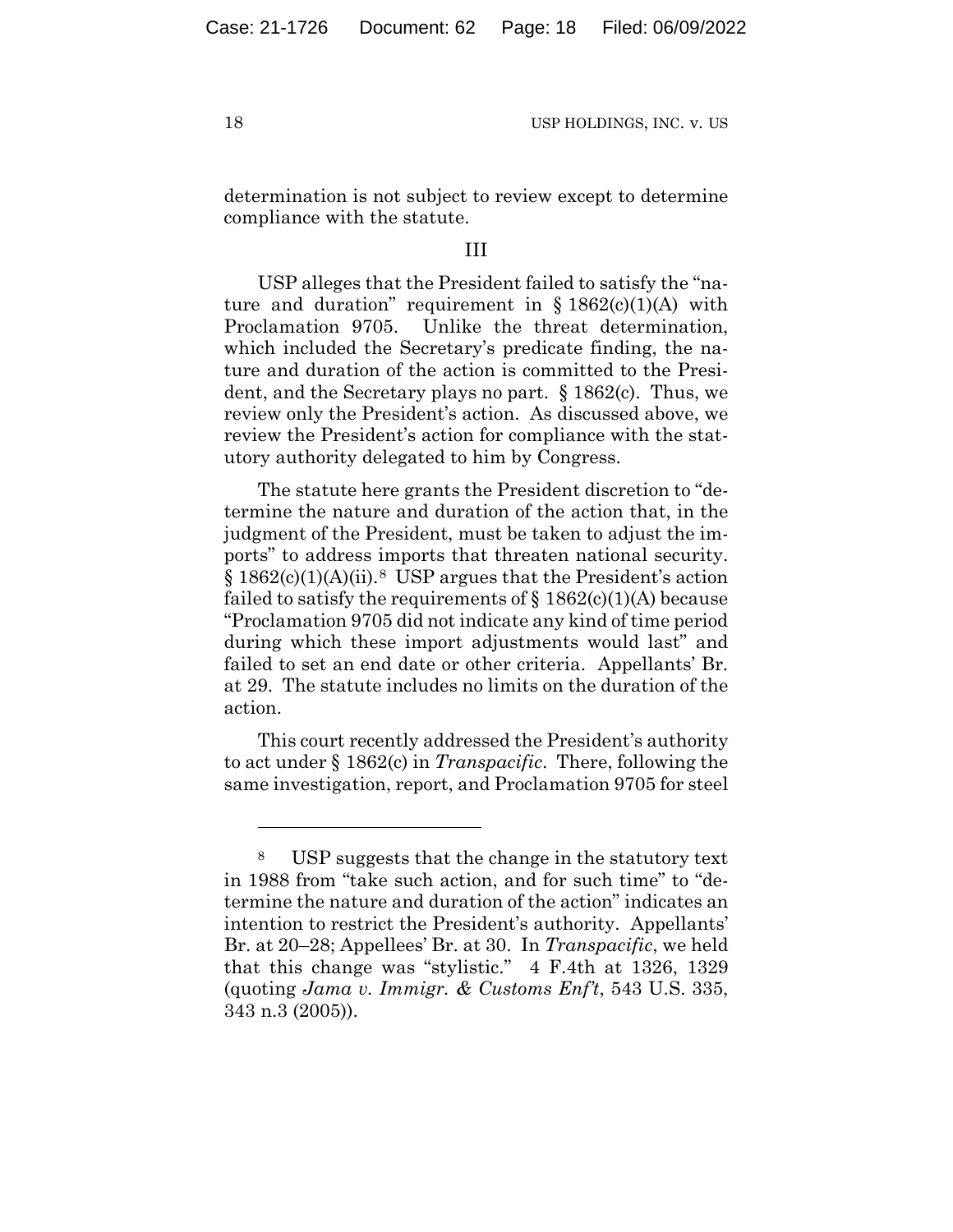imports at issue here, the President issued a later proclamation that doubled the tariff on steel imports from Turkey. *Transpacific*, 4 F.4th at 1309–10. Transpacific challenged whether the timing requirements in § 1862(c)(1) "permit[] the President to announce a continuing course of action within the statutory time period and then modify the initial implementing steps in line with the announced plan of action by adding impositions on imports to achieve the stated implementation objective." *Id*. at 1318–19. This court upheld the increased tariff on Turkish steel and explained:

[W]e conclude that the best reading of the statutory text of § 1862 . . . is that the authority of the President includes authority to adopt and carry out a plan of action that allows adjustments of specific measures, including by increasing import restrictions, in carrying out the plan over time.

*Id.* at 1319 (emphasis added). Thus, under *Transpacific*, § 1862(c)(1)(A) permits the President to adjust actions after taking the "first step" in a continuing course of action. 83 Fed. Reg. 11,625, ¶ 11.

Given our holding that the President has the "authority to adopt and carry out a plan of action" and to adjust his ongoing approach under  $\S 1862(c)$ , we see no reason why the duration requirement in  $\S 1862(c)(1)(A)$  must be fixed by an end date or termination criteria. *Transpacific*, 4 F.4th at 1319. If the President has authority to undertake a plan of action that includes adjusting tariffs over time, then the President must also have authority to undertake a plan of action that includes imposing a tariff indefinitely and removing it at a later time once the President determines that it is no longer necessary. Section 1862 commits the determination of the "nature and duration of the action" to the "judgment of the President."  $§ 1862(c)(1)(A)(ii)$ . And Congress intended that authority to be "continuing." H.R. Rep. No. 84-745, at 7 (1955). The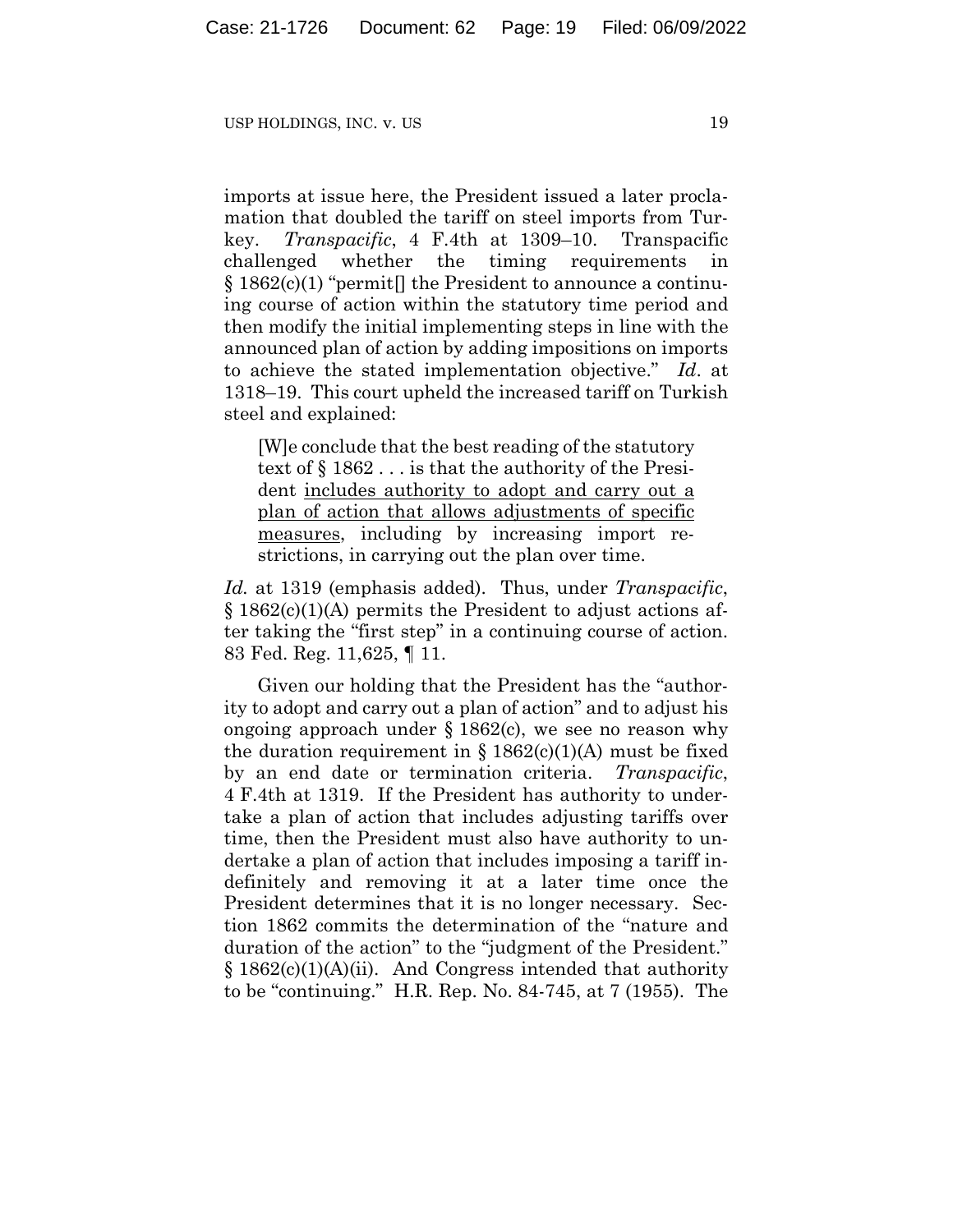statute does not limit the President's authority to establishing a set term, and the proclamations here do not violate the statute. The amendments to § 1862 in 1988 imposing strict time limits on the President's action were enacted in response to prior failures to act decisively and in a timely manner and do not suggest that the President lacks authority to revise his actions at a later time.

USP does not argue that the President's action, if consistent with the statute, is impermissible. Again, this is a matter committed to the President's discretion, and the President's exercise of his judgment to "determine the nature and duration" of the action he believes necessary is beyond the scope of our review. *See Dalton*, 511 U.S. at 474; *Bush*, 310 U.S. at 379–80; *Transpacific*, 4 F.4th at 1319; *Silfab Solar*, 892 F.3d at 1349.

#### **CONCLUSION**

We have authority to review the determinations by both the President and the Secretary that steel imports threaten national security and the determination by the President to set a steel tariff for an indefinite duration. We find no violations of the statute.

### **AFFIRMED**

COSTS

No costs.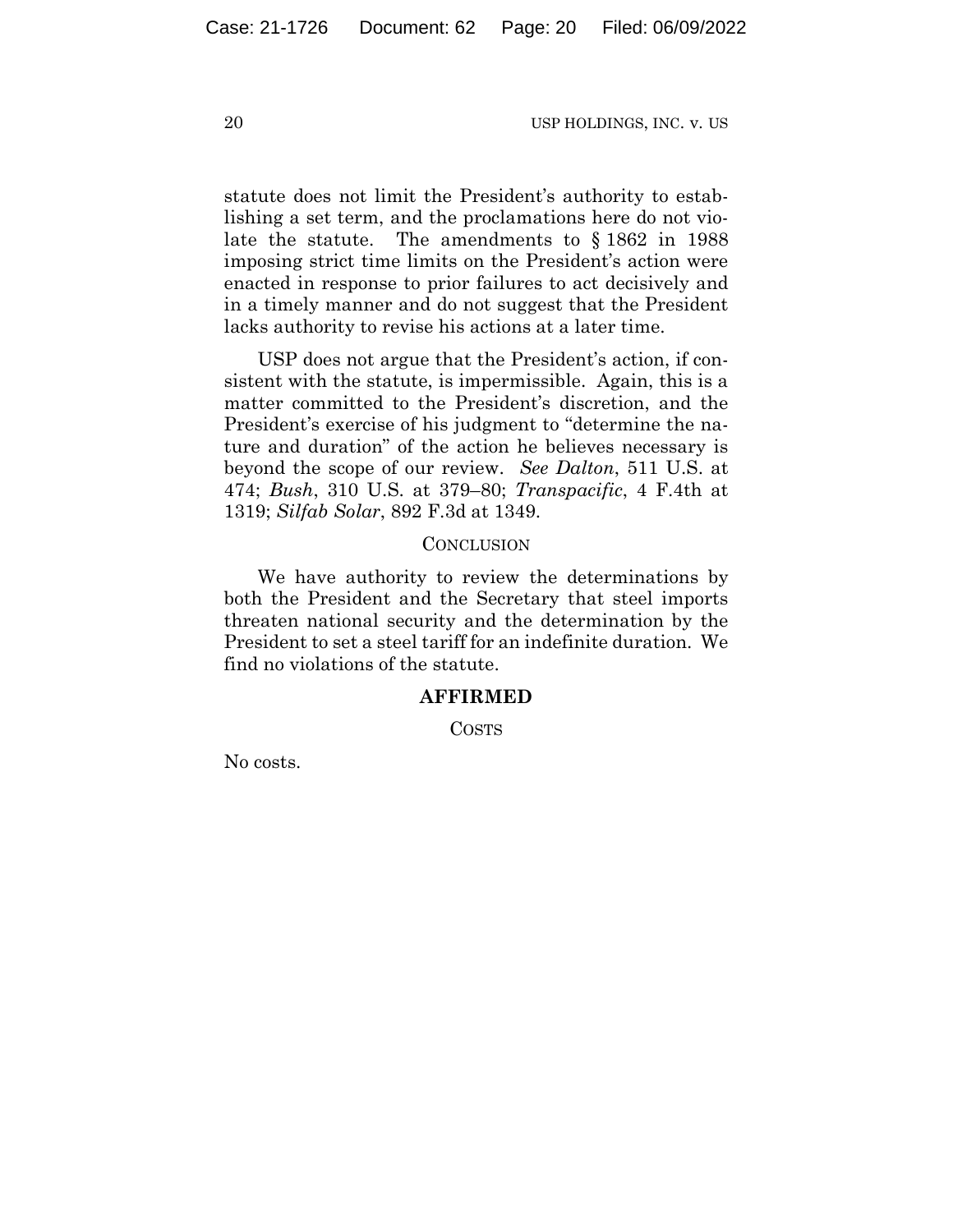# United States Court of Appeals for the Federal Circuit

**\_\_\_\_\_\_\_\_\_\_\_\_\_\_\_\_\_\_\_\_\_\_** 

**USP HOLDINGS, INC., SUBSTITUTED FOR UNIVERSAL STEEL PRODUCTS, INC., PSK STEEL CORPORATION, DAYTON PARTS, LLC, BORUSAN MANNESMANN PIPE U.S. INC., JORDAN INTERNATIONAL COMPANY,** *Plaintiffs-Appellants*

**v.**

## **UNITED STATES, JOSEPH R. BIDEN, JR., PRESIDENT OF THE UNITED STATES, GINA M. RAIMONDO, SECRETARY OF COMMERCE, TROY MILLER, SENIOR OFFICIAL PERFORMING THE DUTIES OF THE COMMISSIONER FOR U.S. CUSTOMS AND BORDER PROTECTION,**

*Defendants-Appellees* **\_\_\_\_\_\_\_\_\_\_\_\_\_\_\_\_\_\_\_\_\_\_** 

### 2021-1726 **\_\_\_\_\_\_\_\_\_\_\_\_\_\_\_\_\_\_\_\_\_\_**

Appeal from the United States Court of International Trade in No. 1:19-cv-00209-GSK-MMB-LMG, Senior Judge Leo M. Gordon, Judge Gary S. Katzmann, Judge M. Miller Baker.

\_\_\_\_\_\_\_\_\_\_\_\_\_\_\_\_\_\_\_\_\_\_

CHEN, *Circuit Judge*, additional views.

As to the question of whether the Commerce Secretary's threat determination under 19 U.S.C. § 1862 is a judicially reviewable final agency action, I agree with the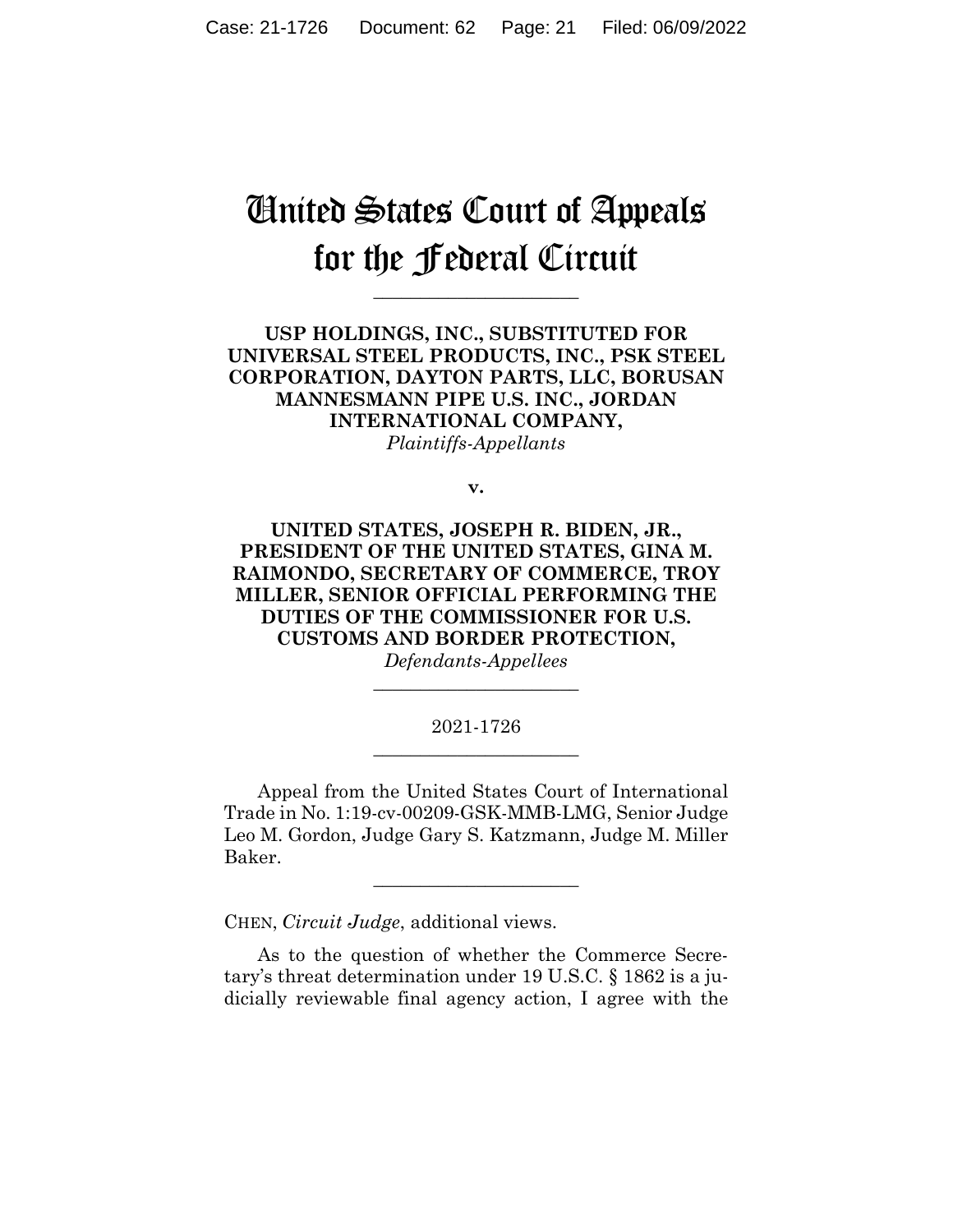panel's decision because the relevant facts are essentially the same as facts in *Corus Group*. *Corus Grp. PLC v. Int'l Trade Comm'n*, 352 F.3d 1351, 1359 (Fed. Cir. 2003). However, I write separately to express concern that *Corus Group* is inconsistent with Supreme Court precedents on the non-finality of a Secretary's or Commission's tentative report and recommendation to the President.

The "core question" for determining finality is "whether the agency has completed its decisionmaking process, and whether the result of that process is one that will directly affect the parties." *Dalton v. Specter*, 511 U.S. 462, 470 (1994) (quoting *Franklin v. Massachusetts*, 505 U.S. 788, 797 (1992)). In both *Franklin* and *Dalton*, the Supreme Court held that the Secretary's or Commission's report and recommendations to the President did not constitute final agency action, reviewable under the APA, because those recommendations were not themselves binding actions that directly affected the parties.

In *Franklin*, the Commerce Secretary's decennial census report had "no direct effect on reapportionment until the President [took] affirmative steps to calculate and transmit the apportionment to Congress." 505 U.S. at 799. The President was not bound by the data in the Secretary's report; rather, the decennial census was a "moving target" subject to correction by the President. *Id.* at 797. The Court observed that the report, therefore, "carrie[d] no direct consequences for the reapportionment of Representatives" and "serve[d] more like a tentative recommendation than a final binding determination," like a "ruling of a subordinate official." *Id.* at 798 (internal quotation marks omitted). The Court distinguished the situation from *Japan Whaling Ass'n*, where the Secretary's certification "automatically triggered sanctions . . . regardless of any discretionary action the President himself decided to take." *Id.* at 798–99 (citing 478 U.S. 221 (1996)). Under *Franklin*, a Secretary's report and recommendation to the President is not reviewable final agency action if presidential action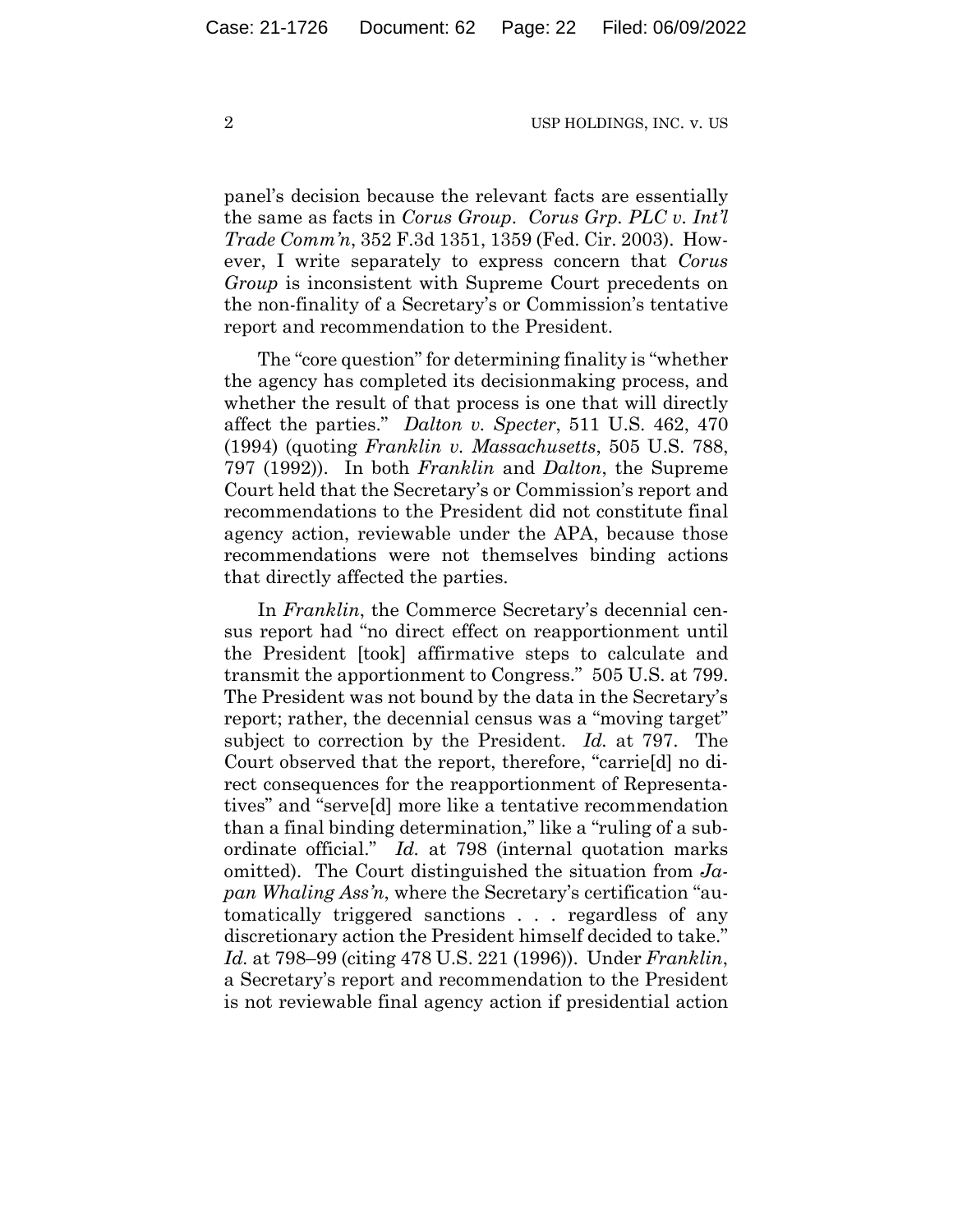is necessary to cause the ultimate entitlement or impact on rights and where the President has discretion to revise the Secretary's findings.

In *Dalton*, the Supreme Court again found that recommendations to the President were not reviewable final agency action. With the Defense Base Closure and Realignment Act of 1990, Congress designed an elaborate selection process for the fair and timely closure and realignment of military bases. *Dalton*, 511 U.S. at 464. The process involved the Defense Base Closure and Realignment Commission submitting a report that recommended base closings and realignments. *Id.* at 465. The President was required to either approve or disapprove the Commission's recommendations "in their entirety." *Id.* If the President disapproved, the Commission could prepare a new report to submit to the President. *Id.* If the President again disapproved, no bases could be closed that year. *Id.* In *Dalton*, the Commission had recommended closing the Philadelphia Naval Shipyard and the President approved. *Id.* at 466. The Supreme Court held that the Commission's report was unreviewable because, as in *Franklin*, the report carried "no direct consequences for base closings." *Id.* at 469. The Court found "immaterial" the fact that the President was constrained to either entirely approving or disapproving the Commission's recommendation. *Id.* at 470–71. The Court emphasized: "Without the President's approval, no bases are closed under the Act" and, furthermore, "the Act, in turn, does not by its terms circumscribe the President's discretion to approve or disapprove the Commission's report." *Id.* at 470. "[M]ore fundamentally," with regard to the action that "will directly affect the parties," it is "the President, not the Commission, [who] takes the final action that affects the military installations." *Id.* (internal quotation marks omitted). *Dalton*, in short, reaffirmed that a report or recommendation to the President is not a final agency action if no direct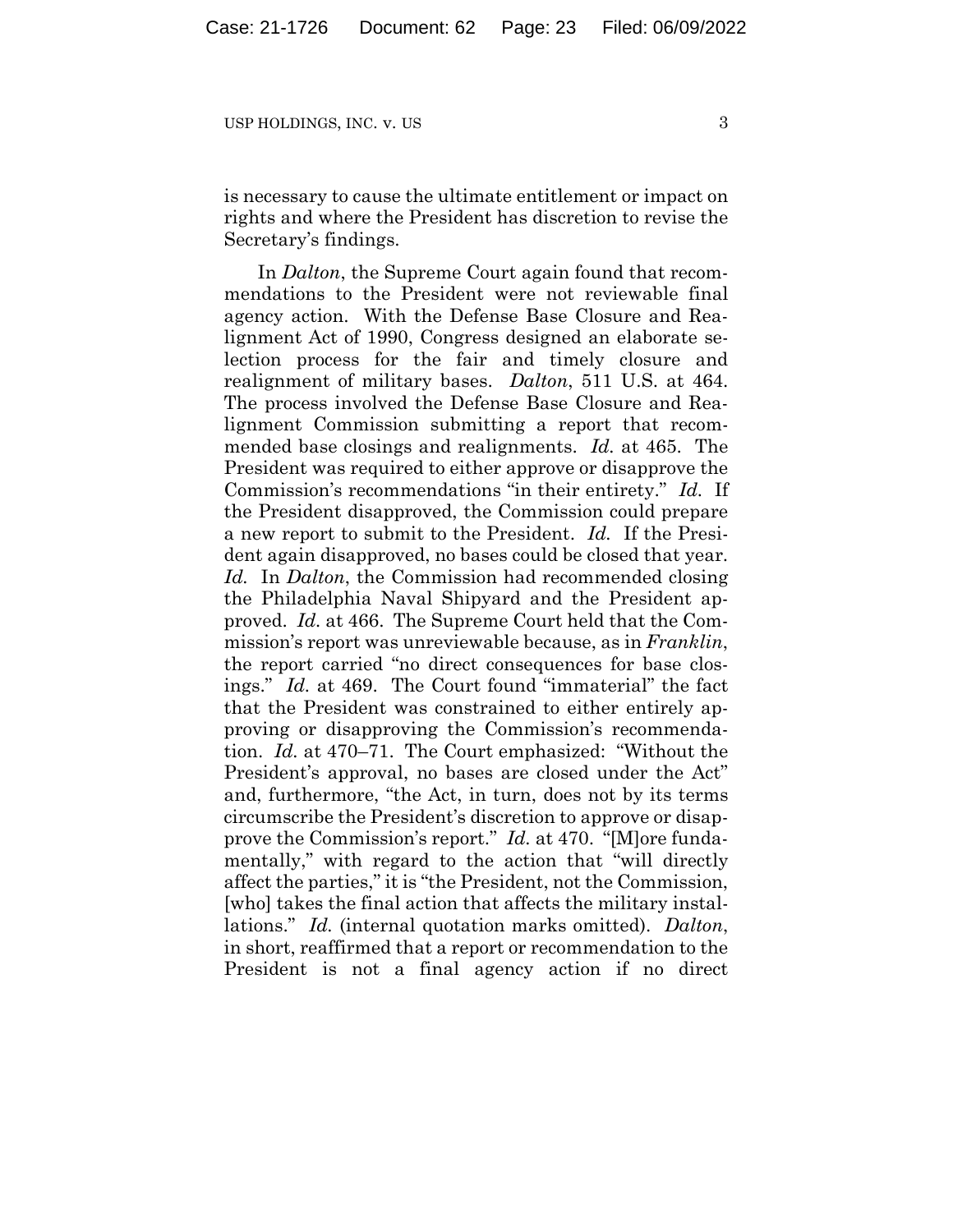consequences occur without the President's action and if the President has discretion in whether to take action.

Setting aside *Corus Group*, our case would be a straightforward application of *Franklin* and *Dalton*. Before any action "to adjust the imports of the article and its derivatives" is taken, the President must concur with the Secretary of Commerce's finding that the imported article threatens to impair the national security and determine the appropriate duration or action. 19 U.S.C. §  $1862(c)(1)(A)$ . But the President can choose to disagree with the Secretary's findings and refuse to take action. *Id.* § 1862(c)(1)(A)(i) ("whether the President concurs with the finding of the Secretary"); *id.*  $\S$  1862(c)(1)(A)(ii) ("if the President concurs"); *id.* § 1862(c)(2) ("the President shall submit to the Congress a written statement of the reasons why the President has . . . refused to take action"). In which case, there are no direct consequences from the Secretary's report and recommendation regarding the imported article and the imposition of tariffs. Further, even when the President concurs and takes action, there are almost no limits to the President's discretion except that the President give consideration to certain factors—more discretion than the President had in *Dalton*. *See* Oral Arg. 17:30–17:49; 19 U.S.C. § 1862(d) (listing factors the President "shall . . . give consideration to"). Because the Secretary's report and recommendation by themselves carry no direct consequences for or effect on any party, under *Franklin* and *Dalton*, the report and recommendation should constitute unreviewable, non-final agency action.

But in *Corus Group*, this court held that the Commission's report and recommendation under a very similar statute, 19 U.S.C. § 2253, was reviewable because "the statute only gives the President authority to impose a duty if the Commission makes 'an affirmative finding regarding serious injury.'" *Corus Grp.*, 352 F.3d at 1359 (quoting 19 U.S.C.  $\S 2253(a)(1)(A)$ . The court held that this "affirmative finding" prerequisite to presidential action meant the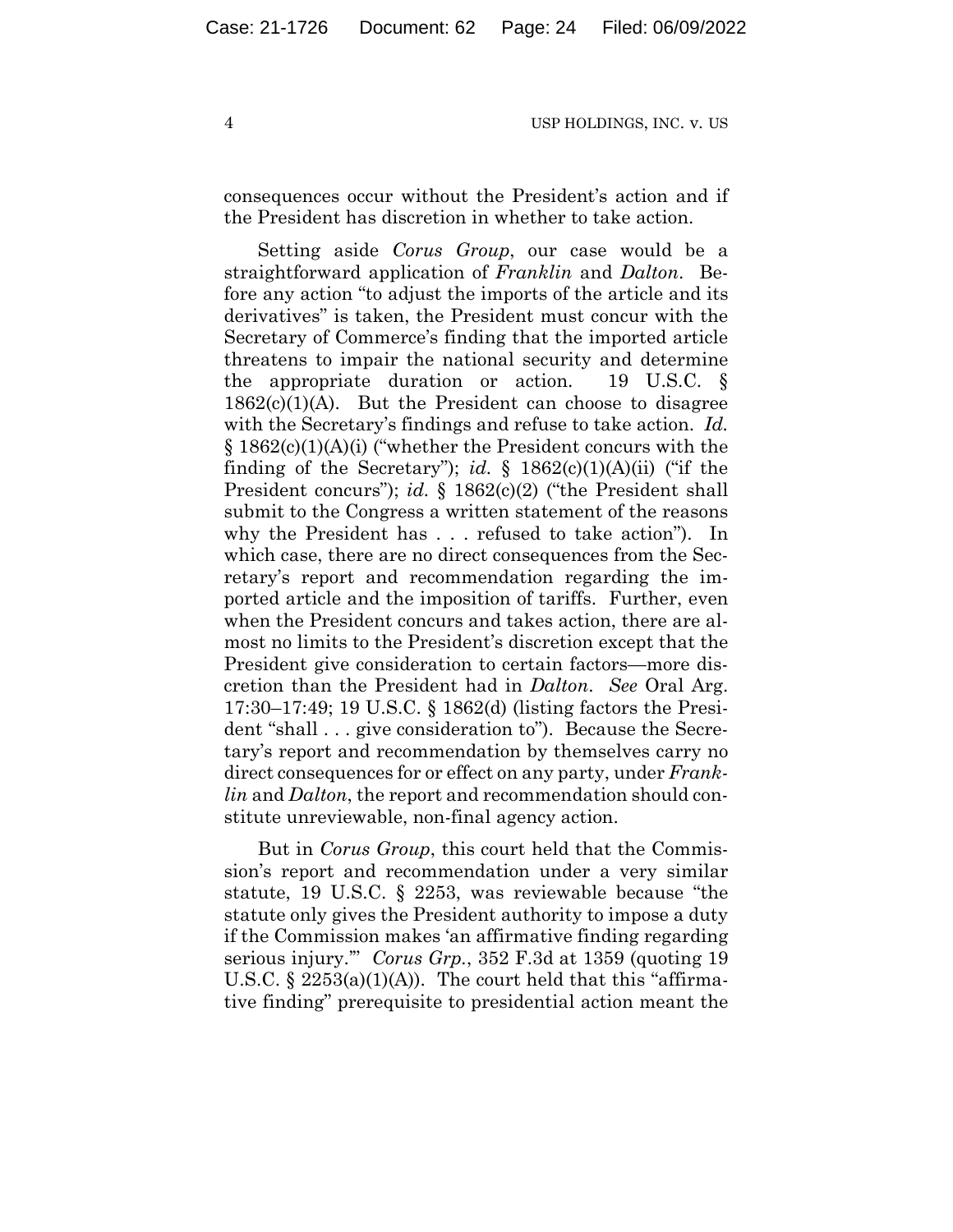Commission's report and recommendation had "direct and appreciable legal consequences" and the President's action was nondiscretionary, thus making the Commission's report and recommendation reviewable. *Id.* at 1358–59. Because *Corus Group* held as such, and because the statute in this case is identically structured, where the Commerce Secretary must make an affirmative finding of a threatened impairment to national security before the President can act, I join the panel opinion. Nevertheless, by treating one particular type of Secretary or Commission recommendation report differently from all other Secretary or Commission recommendation reports for purposes of reviewability, I view *Corus Group*'s reasoning inconsistent with the analysis in *Dalton* and *Franklin*. *Dalton*, in particular, demonstrates the fact that the President lacks the authority to act (to close bases) absent prerequisite findings and recommendation by a Secretary or Commission is immaterial to determining whether the Secretary's or Commission's findings and recommendation is a final action. 511 U.S. at 470–71. The Supreme Court's test of whether the action "will directly affect the parties" does not involve looking at whether the President's authority to act is affected. *Id.* at 469.

Nor does the Supreme Court's *Bennett* decision, which *Corus Group* relied on, suggest otherwise. *Corus Grp.*, 352 F.3d at 1359 ("We conclude also that this case is controlled by *Bennett*, rather than by *Dalton* and *Franklin* . . . ."). Unlike *Franklin* and *Dalton*, *Bennett* did not involve an agency making a tentative recommendation to the President but a determination of one agency's entitlement by another. In *Bennett*, the Fish and Wildlife Services (FWS) issued a determination on another agency's actions and their impact on threatened and endangered species of animals. FWS's determination created a legal burden and specific liabilities that, thereby, determined the other agency's rights and obligations. *Bennett v. Spear*, 520 U.S. 154, 169–70 (1997) (explaining that once a biological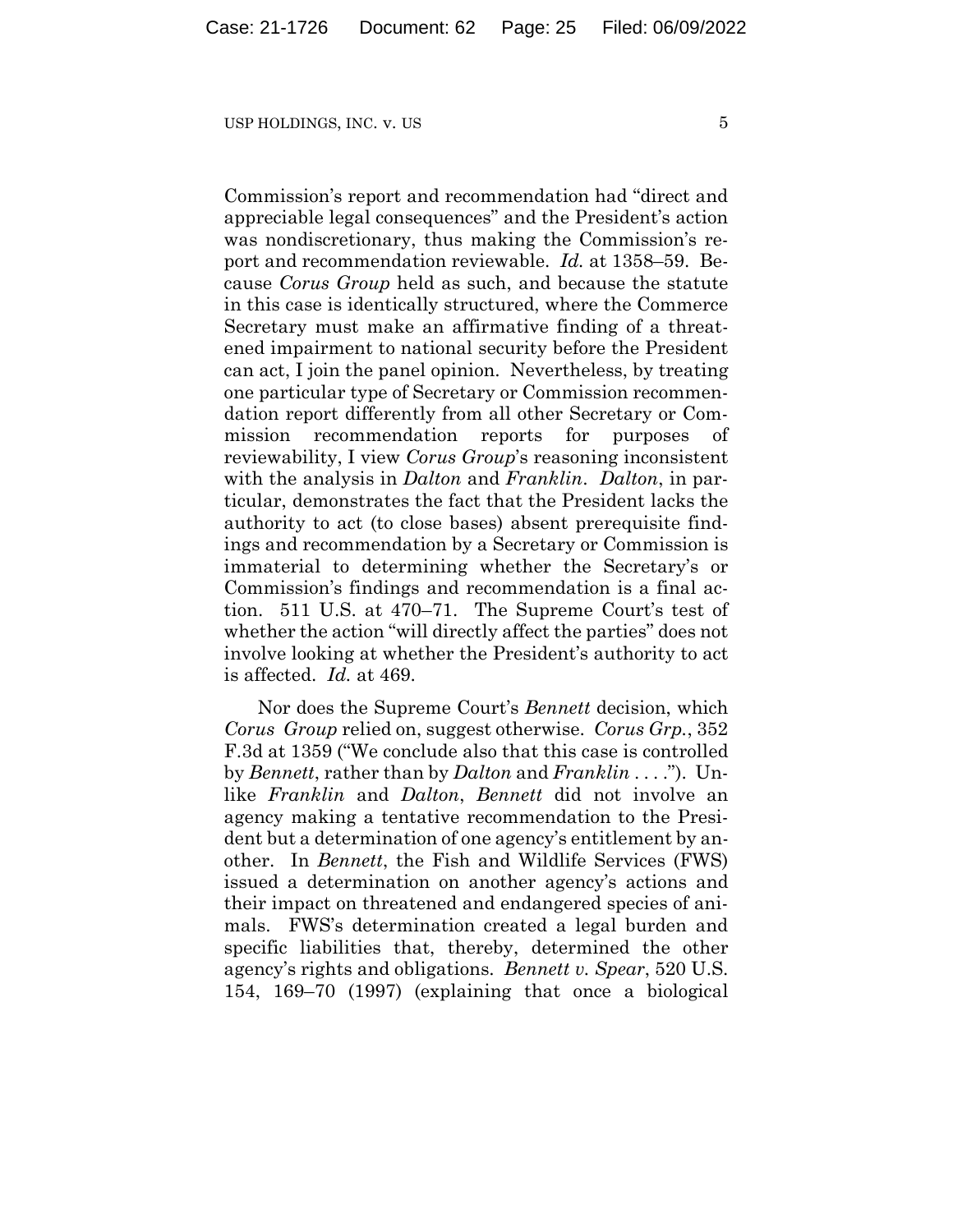opinion issues, the agency subject to the opinion "bears the burden of 'articulating in its administrative record its reasons for disagreeing with the conclusions of a biological opinion'" and though free to disregard the biological opinion, the agency "does so at its own peril" subject to substantial civil and criminal penalties including imprisonment); *id.* at 178 (finding the action is "one by which rights or obligations have been determined" because the "Biological Opinion and accompanying Incidental Take Statement alter the legal regime to which the action agency is subject, authorizing it to take the endangered species if (but only if) it complies with the prescribed conditions"). Accordingly, the Supreme Court found that FWS's determination was a final agency action, specifically distinguishing it from the reports and recommendations to the President in *Franklin* and *Dalton*, which were "more like a tentative recommendation than a final and binding determination." *Id.* at 177– 78 (internal quotation marks omitted).

We have applied *Franklin* and *Dalton*, in other cases involving tentative reports and recommendations to the President, to find that the reports and recommendations are non-final and thus unreviewable. In our en banc decision in *Motions Systems*, we held that the acts of the Trade Representative under 19 U.S.C. § 2451, involving recommendations on the prevention or remedy of market disruption, which the President had ultimate discretion over, were not final actions. *Motions Sys. Corp. v. Bush*, 437 F.3d 1356, 1359, 1362 (Fed. Cir. 2006) (en banc). Similarly, in *Michael Simon Design*, the International Trade Commission's report and recommendations to the President regarding modifications to the Harmonized Tariff Schedule of the United States (HTSUS) were non-final and unreviewable. *Michael Simon Design, Inc. v. United States*, 609 F.3d 1335, 1338–40 (Fed. Cir. 2010). Like in our case, the report and recommendations were "purely advisory" and did not "contain terms or conditions that circumscribe the President's authority to act," "limit the President's